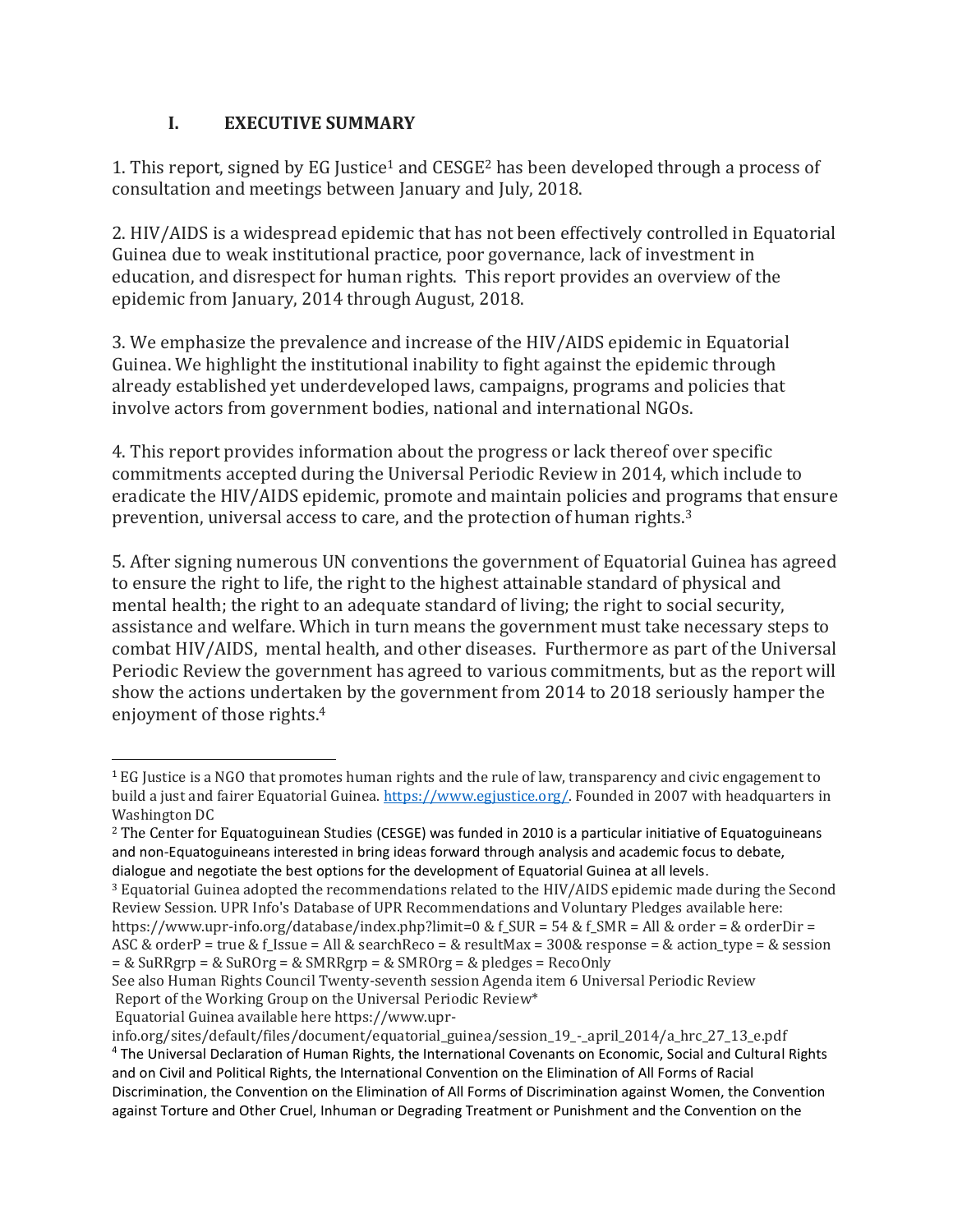### **II. PREVENTING AND FIGHTING HIV/AIDS**

5. HIV/AIDS is a widespread epidemic in Equatorial Guinea, and constitutes one of the main causes of morbidity and mortality among the population.<sup>5</sup> Since the beginning of the HIV/AIDS epidemic in 1987, the hiv1 type persists and its numbers have tripled: from 1.08% of the total population in 2000, to 1.2% in 2004, 3.1% in 2011, up to 6.2% in 2014.<sup>6</sup> Infection and prevalence rates are estimated between 15 and 24 % of the total population, and these continue to be the leading causes of mortality in Equatorial Guinea.<sup>7</sup> About 53,000 adults and children were counted as infected in 2017. <sup>8</sup> Women and young individuals aged 15 to 19 years are currently the most afflicted.<sup>9</sup>

6. The national Law on prevention and fight against sexually transmitted disease and HIV/AIDS asserts that immediate action is needed to stop the spread of the epidemic in the

<http://www.unaids.org/en/dataanalysis/knowyourresponse/countryprogressreports/2014countries/> and [http://www.unaids.org/sites/default/files/country/documents/GNQ\\_narrative\\_report\\_2014.pdf](http://www.unaids.org/sites/default/files/country/documents/GNQ_narrative_report_2014.pdf)

Also, the *Naciones Unidas, Comisión Económica para Africa, Perfil de País 2016*, states in p. 19: "with respect to efforts to combat HIV and AIDS, the available data indicates that prevalence among individuals aged 15-24 years of age was 3.1% in 2011, compared to 1.2% in 2004 and 1.08% in 2000. The prevalence is higher among women (5%) than among men (1%)." Available here:

[https://www.uneca.org/sites/default/files/uploaded-](https://www.uneca.org/sites/default/files/uploaded-documents/CountryProfiles/2017/equatorial_guniea_cp_esp.pdf)

 $\overline{\phantom{a}}$ 

[documents/CountryProfiles/2017/equatorial\\_guniea\\_cp\\_esp.pdf](https://www.uneca.org/sites/default/files/uploaded-documents/CountryProfiles/2017/equatorial_guniea_cp_esp.pdf)

<http://www.unaids.org/es/regionscountries/countries/equatorialguinea>

[http://www.unaids.org/es/regionscountries/countries/equatorialguinea.](http://www.unaids.org/es/regionscountries/countries/equatorialguinea)

*Informe Nacional de Guinea Ecuatorial Sobre los Objetivos de Desarrollo del Milenio 2015: El Cumplimiento de los ODM y la Visión de la Emergencia al Horizonte 2020*, p. 68.

Rights of the Child is required to ensure the right to life, The right to the highest attainable standard of physical and mental health; the right to an adequate standard of living; the right to social security, assistance and welfare. <sup>5</sup> *Informe Nacional de Guinea Ecuatorial Sobre los Objetivos de Desarrollo del Milenio 2015: El Cumplimiento de los ODM y la Visión de la Emergencia al Horizonte 2020*, p. 68

<sup>6</sup> República de Guinea Ecuatorial. Programa Nacional de Lucha Contra el VIH/SIDA. Informe Nacional sobre los Progresos Realizados en la Lucha Contra el VIH/SIDA. This report confirms a significant increase of infected people in Equatorial Guinea from 1989 to 2014. Women between the ages of 15 and 24 years, and people living in rural areas are the most affected. Available here:

The results of HIV tests taken at a clinic in Bata between the years 2012-2016 confirm the serious rise of infection: throughout the entire year of 2012, 311 individuals were tested, and 31 (9.96%) resulted positive. In 2013, from January to December, 393 individuals were tested and 33 (8.4%) resulted positive. In 2014, 400 individuals were tested, and 42 (10.5%) resulted positive. In 2016, there was slight descend: 280 individuals were tested and 18 (6.4%) resulted positive.

<sup>7</sup> *Asodegue 2nd Etapa, Noticias de Guinea Ecuatorial*. "AIDS is the main cause of death in the last two years in Equatorial Guinea." May 24, 2015. Available here: [http://www.asodeguesegundaetapa.org/el-sida-es-la](http://www.asodeguesegundaetapa.org/el-sida-es-la-principal-causa-de-muerte-en-los-dos-ultimos-anos-en-guinea-ecuatorial-afirma-el-ministerio-de-salud-y-bienestar-social/)[principal-causa-de-muerte-en-los-dos-ultimos-anos-en-guinea-ecuatorial-afirma-el-ministerio-de-salud-y](http://www.asodeguesegundaetapa.org/el-sida-es-la-principal-causa-de-muerte-en-los-dos-ultimos-anos-en-guinea-ecuatorial-afirma-el-ministerio-de-salud-y-bienestar-social/)[bienestar-social/](http://www.asodeguesegundaetapa.org/el-sida-es-la-principal-causa-de-muerte-en-los-dos-ultimos-anos-en-guinea-ecuatorial-afirma-el-ministerio-de-salud-y-bienestar-social/)

<sup>8</sup> ONUSIDA Country factsheets EQUATORIAL GUINEA 2017 available here:

<sup>9</sup> ONUSIDA Country factsheets EQUATORIAL GUINEA 2016 reflected 35,000 adults and children live with HIV. ONUSIDA Country factsheets EQUATORIAL GUINEA 2017 available here: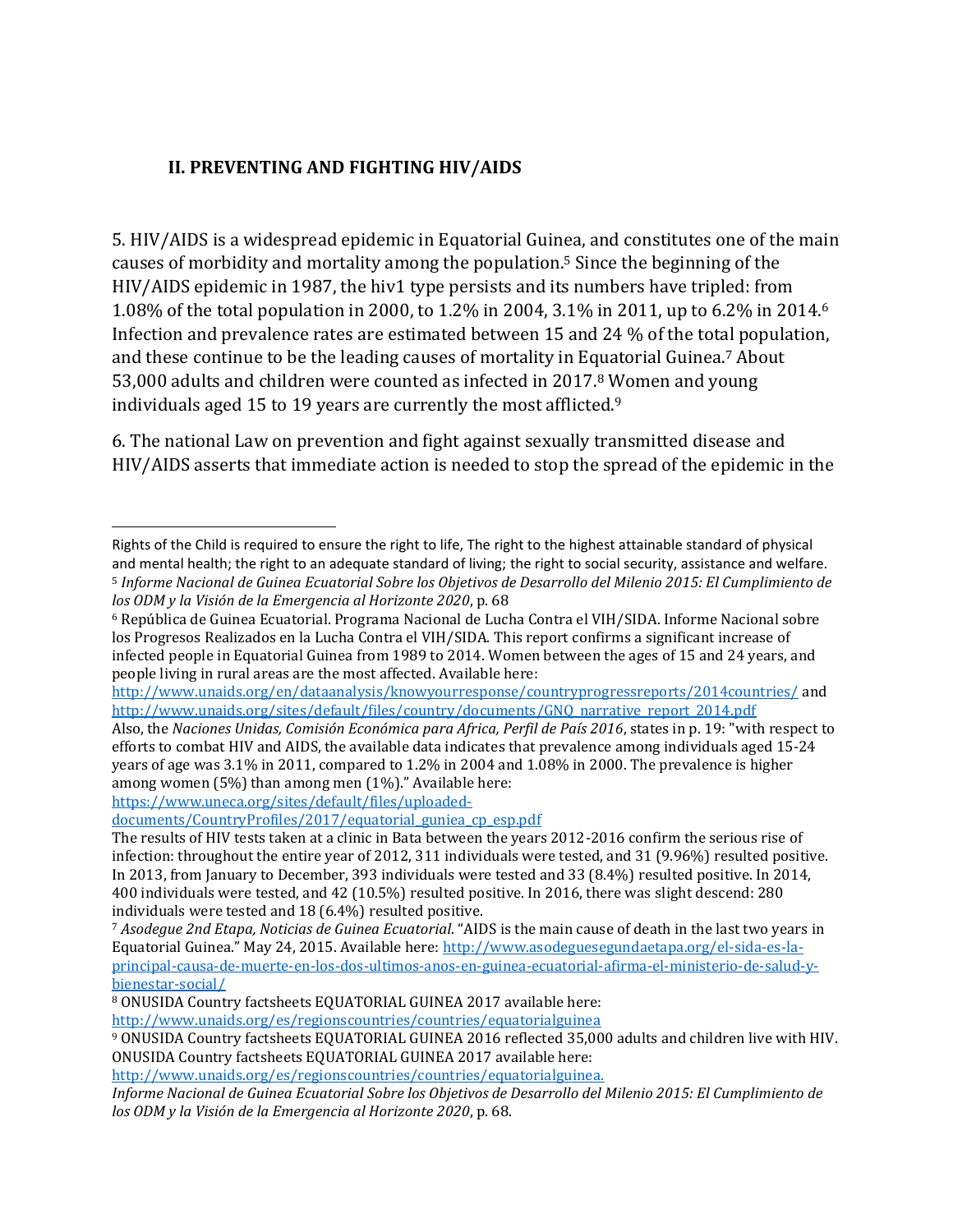country. <sup>10</sup> The Government of Equatorial Guinea claims to have developed programs to control and eradicate sexually transmitted diseases and HIV/AIDS.<sup>11</sup> These programs purportedly include campaigns,<sup>12</sup> emergency plans,<sup>13</sup> health care centers specialized in treatment plans, committees of technical control, and universal free access to children and

<sup>10</sup> Law No. 3/2005, dated 9, May, on the prevention and fight against HIV/AIDS, Decree No. 107 / 2006, dated 20, November. https://leydeguinea.wordpress.com/2014/08/21/decretos-y-leyes-de-guinea-ecuatorial/ <sup>11</sup> National Committee/National Program for the Prevention and Fight against HIV/AIDS, established by Decree No. 3 of January 20, 1988: BALANCE COMÚN DE PAIS (CCA) VERSIÓN FINAL VALIDADA 2006 available here[: http://www.cmeyanchama.com/Documents/Guinee/CCA-ESPANOL.pdf](http://www.cmeyanchama.com/Documents/Guinee/CCA-ESPANOL.pdf)

Existing laws and programs designed to prevent and treat sexually transmitted diseases, such as HIV/AIDS: The Constitution of the Republic of Equatorial Guinea contains the articles 5, 13 and 22; Law No. 3/1996, dated 2 February, which focuses on family planning; Law No. 3/2005, dated 9 may, focuses on the prevention and fight against HIV/AIDS, Decree No. 107 / 2006, dated November 20, that immediate action is taken to curb the spread of HIV/AIDS in the Republic of Equatorial Guinea. The Government claims to be developing important activities in the fight against sexually transmitted diseases in general and HIV/AIDS, through: (a) the implementation of national program such as: Multi-sectoral HIV/AIDS Program; National Reproductive Health Programme; Program of Prevention of the Transmission of HIV/AIDS of the Mother to Child; (b) the implementation of the Emergency Plan 2009-2010 in the fight against HIV/AIDS; (c) the implementation of the initiative of free HIV/AIDS patients access to antiretroviral drugs; (d) the free distribution of condoms to the sexually active population; (e) the continuing development of lectures of information and awareness about the prevention of HIV/AIDS, malaria, diarrhea and other related diseases, in the communities, and through radio and television; (f) the development of lectures in schools, aimed at students and teachers, on the behaviors to prevent HIV/AIDS. Available here:

[http://docstore.ohchr.org/SelfServices/FilesHandler.ashx?enc=6QkG1d%2FPPRiCAqhKb7yhsldCrOlUTvLRF](http://docstore.ohchr.org/SelfServices/FilesHandler.ashx?enc=6QkG1d%2FPPRiCAqhKb7yhsldCrOlUTvLRFDjh6%2Fx1pWBFNMG%2FJNNmBS15KsMqo4TawAq0tcB8c%2FGCIWuWqa82clesIfbkl3c2eRlq7ANGKbauDWEbFwj%2FHPpDeBSAzH7b%2FUVzk7TvrPuBpeLRFBwnUQ%3D%3D) [Djh6%2Fx1pWBFNMG%2FJNNmBS15KsMqo4TawAq0tcB8c%2FGCIWuWqa82clesIfbkl3c2eRlq7ANGKbauD](http://docstore.ohchr.org/SelfServices/FilesHandler.ashx?enc=6QkG1d%2FPPRiCAqhKb7yhsldCrOlUTvLRFDjh6%2Fx1pWBFNMG%2FJNNmBS15KsMqo4TawAq0tcB8c%2FGCIWuWqa82clesIfbkl3c2eRlq7ANGKbauDWEbFwj%2FHPpDeBSAzH7b%2FUVzk7TvrPuBpeLRFBwnUQ%3D%3D) [WEbFwj%2FHPpDeBSAzH7b%2FUVzk7TvrPuBpeLRFBwnUQ%3D%3D](http://docstore.ohchr.org/SelfServices/FilesHandler.ashx?enc=6QkG1d%2FPPRiCAqhKb7yhsldCrOlUTvLRFDjh6%2Fx1pWBFNMG%2FJNNmBS15KsMqo4TawAq0tcB8c%2FGCIWuWqa82clesIfbkl3c2eRlq7ANGKbauDWEbFwj%2FHPpDeBSAzH7b%2FUVzk7TvrPuBpeLRFBwnUQ%3D%3D)

See also *Informe Nacional de Guinea Ecuatorial Sobre los Objetivos de Desarrollo del Milenio 2015: El Cumplimiento de los ODM y la Visión de la Emergencia al Horizonte 2020*, p. 69: the ONG called AMUSIDA released the national test for HIV campaign in December, 2014 with the slogan "I choose to know if I have HIV". See also *República de Guinea Ecuatorial. Programa Nacional de Lucha Contra el VIH/SIDA. Informe Nacional sobre los Progresos Realizados en la Lucha Contra el VIH/SIDA.* New framework, or the strategic for the period 2014-2018 of the national programme of fight against HIV/AIDS to develop, involves: universal access and equity, respect for human rights, logistics services based on the needs of the people, decentralization of services, organization, participation and shared responsibility, multi-sector, inter-sectoral and appropriation, good governance, respect for the traditions and values. P.45. Available here: http://www.unaids.org/sites/default/files/country/documents/GNQ\_narrative\_report\_2014.pdf

<sup>12</sup> *PNUD Informe Temático sobre el Objetivo de Desarrollo del Milenio Nº 6: "Combatir el VIH/SIDA, el paludismo y otras enfermedades. Malabo, Mayo 2014*. The Ministry of Health and Social Welfare's national program for the fight against HIV/AIDS, 2009. The Protocol of prevention of vertical transmission mother child virus (PMTCT) of HIV was included to the agenda in 2008, following the WHO (World Health Organization) guidelines. The National Center of medicine Tropical of the Instituto de Salud Carlos III of Spain supports these programs.

<sup>&</sup>lt;sup>13</sup> The strategic framework plan and the plan of urgency of fighting AIDS in Equatorial Guinea, according to the 03 Decree 2001 78 29-oct. *Decretos y Leyes de Guinea Ecuatorial* available here: https://leydeguinea.wordpress.com/2014/08/21/decretos-y-leyes-de-guinea-ecuatorial/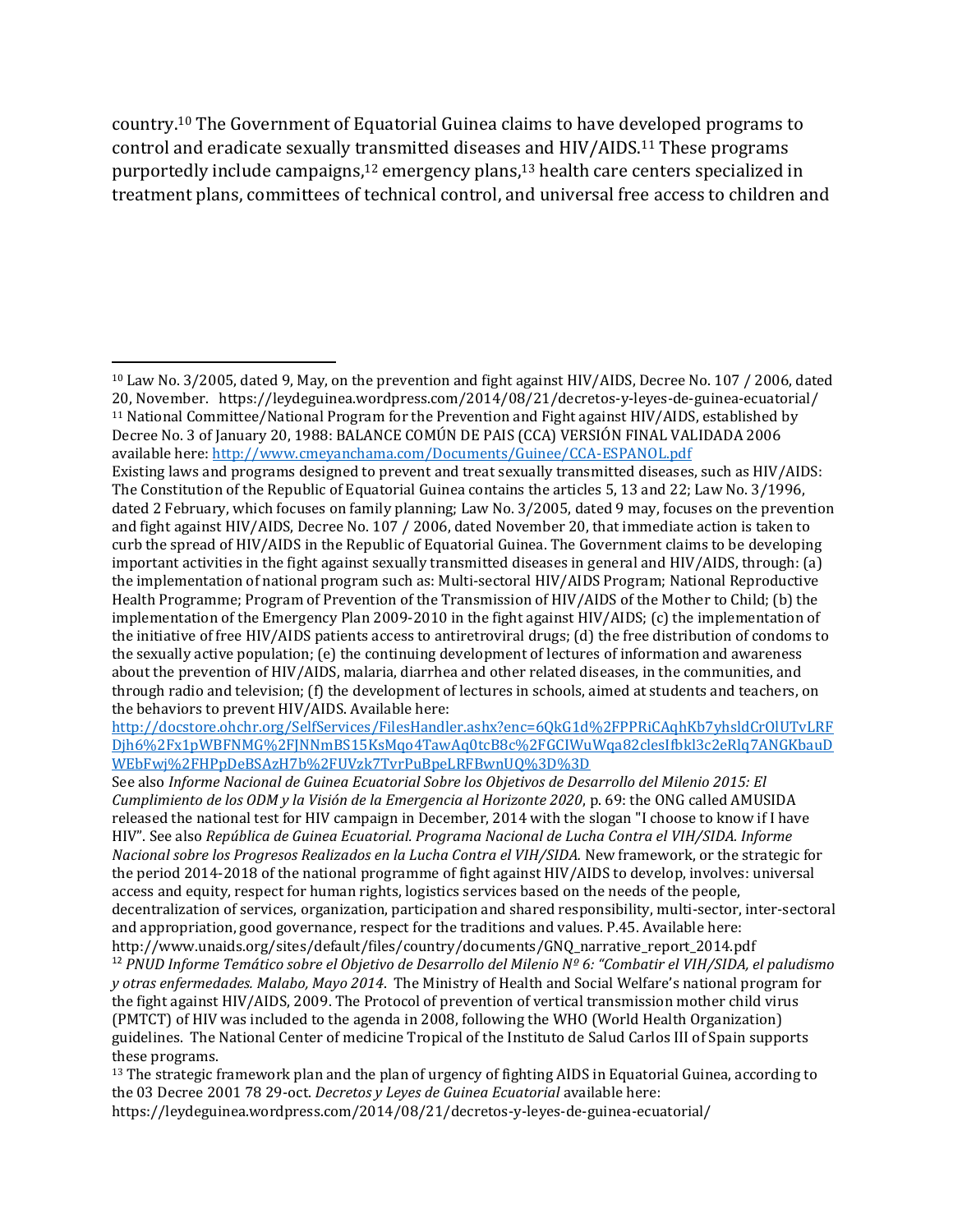pregnant women,<sup>14</sup> in addition to laws aimed at protecting human rights<sup>15</sup> and privacy.<sup>16</sup> However, the epidemic not only prevails, but increased during the reporting periods. The level of prevalence of HIV infection among women has tripled in the past 11 years,<sup>17</sup> and children, orphan minors, sex workers, immigrants, and military men remain as the most vulnerable among the population.

# i. *Diagnosis and Prevention Campaigns*

7. At the last UPR, the Government of Equatorial Guinea committed to investing in awareness-raising initiatives to address HIV/AIDS, take measures aimed at stopping the spread of the disease, and supporting persons living with AIDS.<sup>18</sup> However, the government has failed to implement any serious initiatives and consequently, the number of people living with HIV/AIDS increased 2014 and 2017.<sup>19</sup>

8. Equatorial Guinea set a goal to eradicate and reduce HIV/AIDS by 2015<sup>20</sup> through the effective strengthening of measures that prevent, diagnose, and provide care and universal

See also PNUD The Millennium Development Goals Recent Publications available here: [http://www.gq.undp.org/content/equatorial\\_guinea/es/home/library/mdg.html](http://www.gq.undp.org/content/equatorial_guinea/es/home/library/mdg.html)

 $\overline{a}$ <sup>14</sup> Compedio, p. 1541: Decree No. 32/2004, dated May 17, 2004 offers protection to pregnant women. [http://www.ilo.org/wcmsp5/groups/public/---ed\\_protect/---protrav/--](http://www.ilo.org/wcmsp5/groups/public/---ed_protect/---protrav/---ilo_aids/documents/legaldocument/wcms_126851.pdf) [ilo\\_aids/documents/legaldocument/wcms\\_126851.pdf](http://www.ilo.org/wcmsp5/groups/public/---ed_protect/---protrav/---ilo_aids/documents/legaldocument/wcms_126851.pdf)

<sup>15</sup> 031 law 3 2005 09-May on the prevention and combating transmission sexual HIV-AIDS infections and the defiance of the human rights of persons affected: *Decretos y Leyes de Guinea Ecuatorial* available here: https://leydeguinea.wordpress.com/ 2014/08/25/derecho-sanitario-of-guinea-Equatorial/

<sup>16</sup> Decree number 107-2006 November, 20, issued by the Government required "all adults to undergo an AIDS test" to stop the alarming spread of the disease. In 2011, a circular prohibited the obligation of performing the test of HIV. See *República de Guinea Ecuatorial. Programa Nacional de Lucha Contra el VIH/SIDA. Informe Nacional sobre los Progresos Realizados en la Lucha Contra el VIH/SIDA period January - December 2013 deadline: April 15, 2014*, p.12. See also *Naciones Unidas Asamblea General Consejo de Derechos Humanos* [https://digitallibrary.un.org/record/595271/files/A\\_HRC\\_4\\_NGO\\_147-ES.pdf](https://digitallibrary.un.org/record/595271/files/A_HRC_4_NGO_147-ES.pdf)

<sup>17</sup> *Informe Nacional de Guinea Ecuatorial Sobre los Objetivos de Desarrollo del Milenio 2015: El Cumplimiento de los ODM y la Visión de la Emergencia al Horizonte 2020*, p. 68.

<sup>18</sup> Human Rights Council Twenty-seventh session Agenda item 6 Universal Periodic Review Report of the Working Group on the Universal Periodic Review\* Equatorial Guinea available here https://www.uprinfo.org/sites/default/files/document/equatorial\_guinea/session\_19\_-\_april\_2014/a\_hrc\_27\_13\_e.pdf <sup>19</sup> *Plan de Acción del Sexto Programa País 2013-2017 entre el Gobierno de la República de Guinea Ecuatorial y el Fondo de Población de las Naciones Unidas*.

<sup>20</sup> Equatorial Guinea participated in the Millennium Summit of the United Nations held in New York, 6-8 September 2000: "The Millennium Development Goals are to: (1) eradicate extreme poverty and hunger; (2) achieve universal primary education; (3) promote gender equality and empower women; (4) reduce child mortality; (5) improve maternal health; (6) combat HIV/AIDS, malaria and other diseases; (7) ensure environmental sustainability; and (8) develop a global partnerships for development." Available here: [http://www.un.org/en/events/pastevents/millennium\\_summit.shtml](http://www.un.org/en/events/pastevents/millennium_summit.shtml)

See also World Health Organization: African Health Observatory: MDG Goal 6: Combat HIV/AIDS, TB, Malaria and other Diseases available here:

[http://www.aho.afro.who.int/profiles\\_information/index.php/Equatorial\\_Guinea:MDG\\_Goal\\_6:\\_Combat\\_HIV/](http://www.aho.afro.who.int/profiles_information/index.php/Equatorial_Guinea:MDG_Goal_6:_Combat_HIV/AIDS,_TB,_malaria_and_other_diseases/fr) AIDS, TB, malaria and other diseases/fr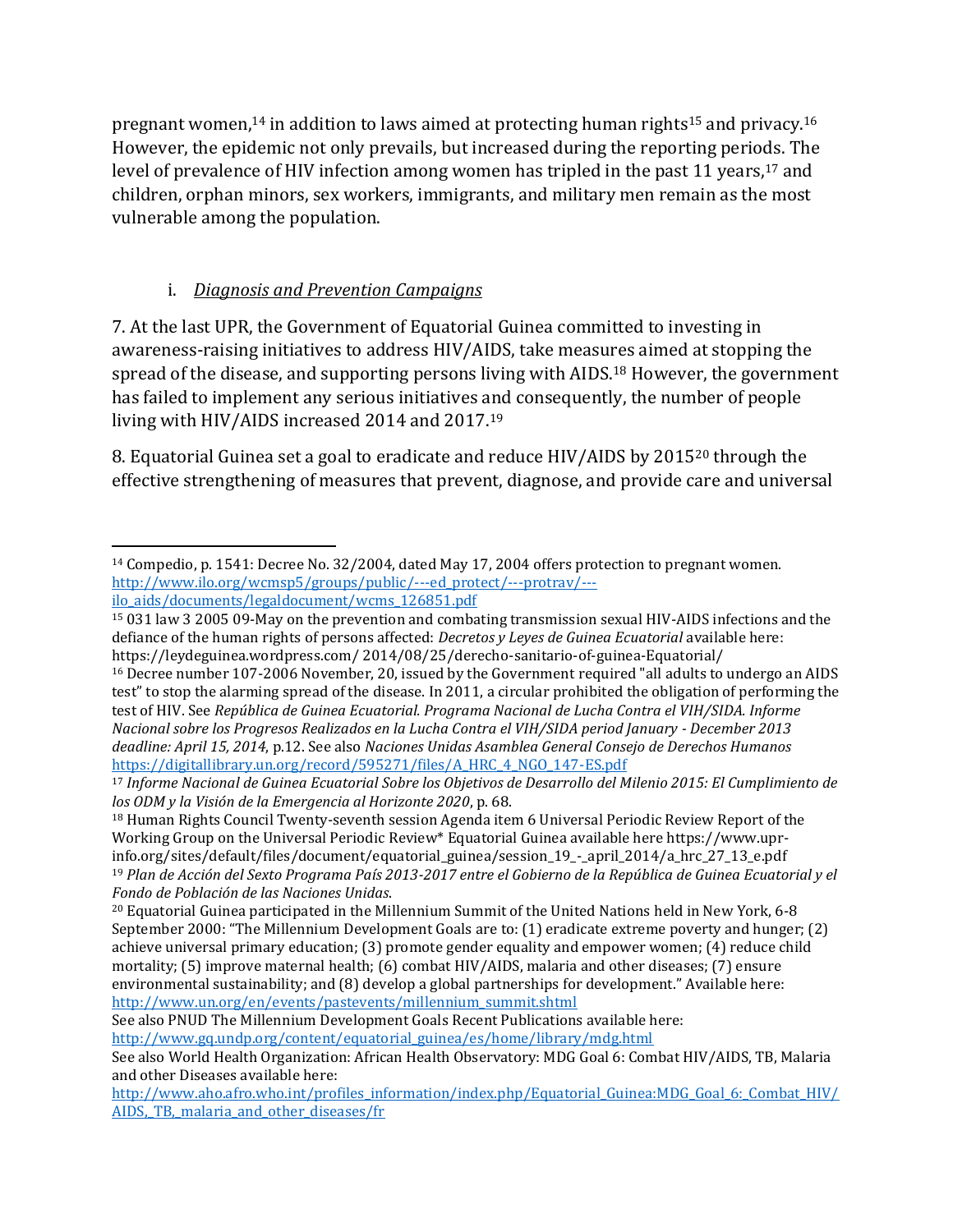coverage for antiretroviral (ARV) treatments, and strict monitoring and evaluation of needs and progress.<sup>21</sup> According to official reports, the Government of Equatorial Guinea funds national programs,<sup>22</sup> so that individuals who live with HIV/AIDS and co-infections can receive free medical care and antiretroviral drugs.<sup>23</sup> National programs also provide condoms and antiretroviral drugs.<sup>24</sup> The diagnosis and prevention campaigns established in Equatorial Guinea during 2014 through 2018 to eradicate the HIV/AIDS epidemic have adopted the World Health Organization's prevention and care strategies.<sup>25</sup>

9. Despite of all these assertions by the government, the prevalence of the disease persists, <sup>26</sup> especially among women and girls, children and youth. <sup>27</sup> Only a small

<http://www.guineaecuatorialpress.com/imgdb/2015/decretos.pdf>

 $\overline{a}$ 

<sup>23</sup> *Informe del Grupo de Trabajo sobre el Examen Periódico Universal: Guinea Ecuatorial*: July, 7, 2014. P.9 People with HIV and other illnesses receive free medical attention. Available here:

[https://www.upr-info.org/sites/default/files/document/equatorial\\_guinea/session\\_19\\_](https://www.upr-info.org/sites/default/files/document/equatorial_guinea/session_19_-_april_2014/a_hrc_27_13_s.pdf) april  $2014/a$  hrc  $27$  13 s.pdf

[http://www.unaids.org/es/resources/presscentre/pressreleaseandstatementarchive/2012/october/20121](http://www.unaids.org/es/resources/presscentre/pressreleaseandstatementarchive/2012/october/20121012pseg) [012pseg](http://www.unaids.org/es/resources/presscentre/pressreleaseandstatementarchive/2012/october/20121012pseg)

<sup>25</sup> *República de Guinea Ecuatorial. Programa Nacional de Lucha Contra el VIH/SIDA. Informe Nacional sobre los Progresos Realizados en la Lucha Contra el VIH/SIDA period January - December 2013 deadline: April 15, 2014,*  available here:

[http://www.unaids.org/sites/default/files/country/documents/GNQ\\_narrative\\_report\\_2014.pdf](http://www.unaids.org/sites/default/files/country/documents/GNQ_narrative_report_2014.pdf)

See also GARPR Global AIDS Response and Progress Reporting: "The strategic plan for the prevention and treatment of HIV/AIDS has already been developed and implemented by the authorities with the help of the agencies of the United Nations (UNAIDS) and World Health Organization (WHO)", available here: <http://www.cmeyanchama.com/Documents/Guinee/CCA-ESPANOL.pdf>

<sup>26</sup> HIV prevalence throughout the country is on the rise. UNICEF Annual Report 2017: Equatorial Guinea, p.6: https://www.unicef.org/about/annualreport/files/Equatoria\_Guinea\_2017\_COAR.pdf. See also, p. 6. Plan de See also *Acción del Sexto Programa País 2013-2017 entre el Gobierno de la República de Guinea Ecuatorial y el Fondo de Población de las Naciones Unidas,* available here[: https://www.unfpa.org/sites/default /files/portal](https://www.unfpa.org/sites/default/files/portal-document/Equatorial.pdf)[document/Equatorial.pdf](https://www.unfpa.org/sites/default/files/portal-document/Equatorial.pdf)

See also how *Banco Mundial Datos* indicates HIV prevalence between 2000-2016 in Equatorial Guinea, available here[: https://datos.bancomundial.org/indicador/SH.DYN.AIDS.ZS](https://datos.bancomundial.org/indicador/SH.DYN.AIDS.ZS)

The *Anuario Estadistico de Guinea Ecuatorial* shows prevalence, but needs to be updated. Available here: http://www.inege.gq/wp-content/uploads/2017/10/ANUARIO-GE-2017.pdf

<sup>27</sup> UNICEF Annual Report 2017: Equatorial Guinea, p.6:

https://www.unicef.org/about/annualreport/files/Equatoria\_Guinea\_2017\_COAR.pdf

See also the investment in social protection programs (p.74) in *Fondo Monetario Internacional: Informe de País No. 18/146 Del FMI Republica de Guinea Ecuatorial. Programa Supervisado por el Personal Técnico del FMI Junio de 2018*.

<sup>21</sup> *Informe Temático sobre el Objetivo de Desarrollo del Milenio Nº 6: "Combatir el VIH/SIDA, el Paludismo y otras Enfermedades*. Pages 38 through 43 offer an extensive list of all of the politics, programs and projects elaborated to eradicate HIV/AIDS, in addition to the listing of the local NGOs dedicated to the disease. Available here:

[http://www.gq.undp.org/content/equatorial\\_guinea/es/home/library/mdg/informe-tematico-sobre-el](http://www.gq.undp.org/content/equatorial_guinea/es/home/library/mdg/informe-tematico-sobre-el-objetivo-de-desarrollo-del-milenio-n--.html)[objetivo-de-desarrollo-del-milenio-n--.html](http://www.gq.undp.org/content/equatorial_guinea/es/home/library/mdg/informe-tematico-sobre-el-objetivo-de-desarrollo-del-milenio-n--.html)

 $^{22}$  For instance: Prevention and Fight against HIV/AIDS, and Sexually Transmitted Diseases (Prevención y Lucha contra VIH-SIDA y Enfermedades Sexualmente Transmisibles). DECRETOS Y LEYES DE GUINEA ECUATORIAL, Decreto Nº 30/2015, available here:

<sup>24</sup> "Guinea Ecuatorial funds national programs against HIV/AIDS, distribution of condoms, and antiretroviral drugs with the support of the United Nations Programme for Development. ONUSIDA Press Release available here: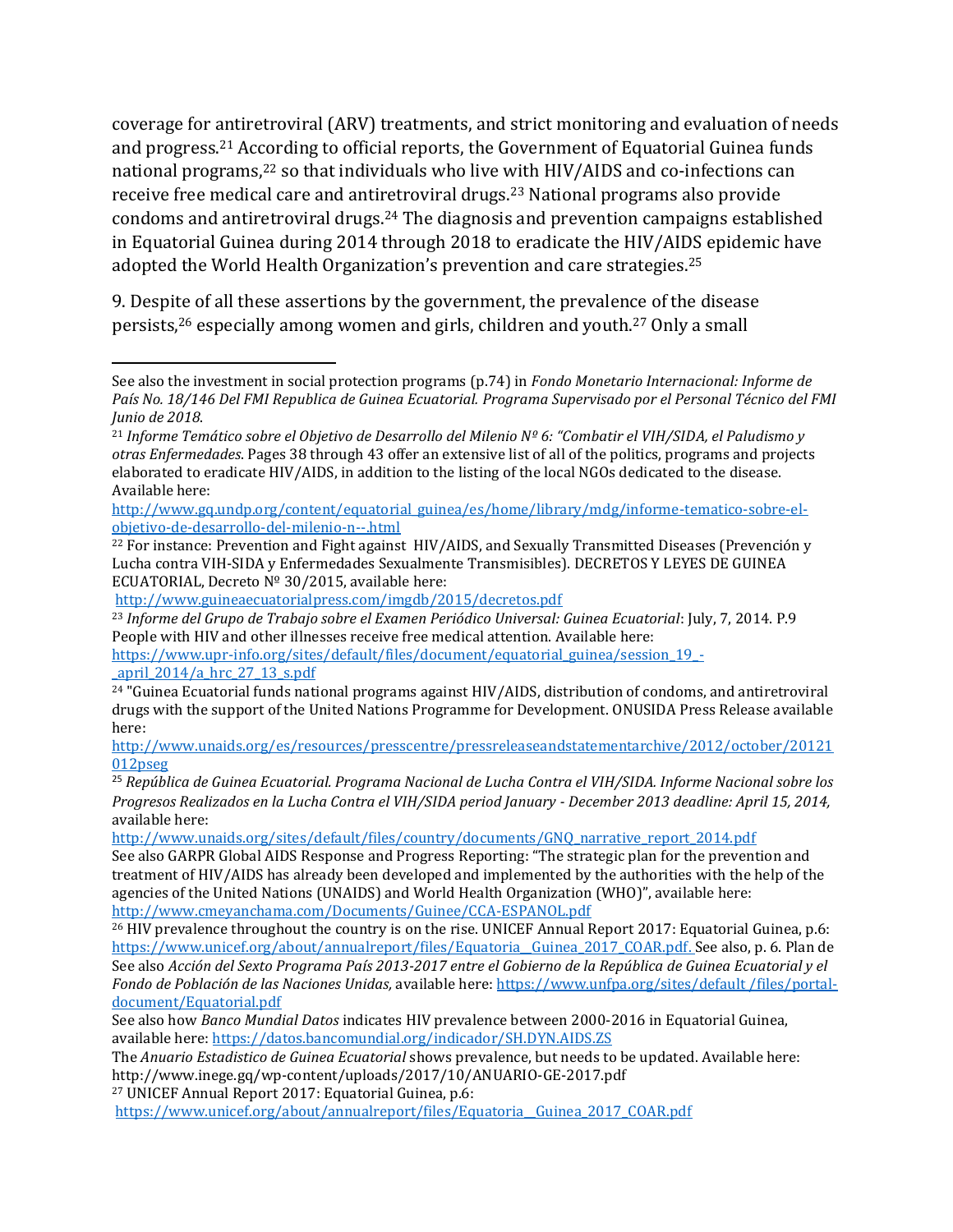percentage of the population among the youth use protection (13.7%),<sup>28</sup> and HIV testing has delivered semi-reliable figures. 29

10. The Government of Equatorial Guinea initiated the first phase of a curriculum and HIV modules to be integrated into the educational system the insular region only. The first phase has not been completed neither implemented nationwide. In this respect, the country has no sexual health education integrated into the educational system. <sup>30</sup> The already existing government funded awareness-raising initiatives to address HIV/AIDS do not reach out efficiently to all the population due to the lack of sexual health education at schools, inclusion of the media (i.e. radio and television), conferences and public meetings, and continued education directed to all health care professionals.<sup>31</sup>

<http://embassyofequatorialguinea.co.uk/es/equatorial-guinea-implements-20-minute-hiv-test/>

<sup>28</sup> *República de Guinea Ecuatorial. Programa Nacional de Lucha Contra el VIH/SIDA. Informe Nacional sobre los Progresos Realizados en la Lucha Contra el VIH/SIDA period January - December 2013 deadline: April 15, 2014*,p. 10 http://www.unaids.org/sites/default/files/country/documents/GNQ\_narrative\_report\_2014.pdf <sup>29</sup> Equatorial Guinea sponsors HVI tests. Available here:

Also, since 2004, there is a new approved diagnostic protocol, which consists in the realization of: first, a rapid test and second, the ELISA technique-based test to confirm results. In 2009, this protocol was updated as recommended by the WHO (World Health Organization). The change involved the adoption of a new strategy based on three rapid tests in one single act, and the training of personnel for its implementation (one single act/test) at the national level. Informe Temático sobre el Objetivo de Desarrollo del Milenio  $N^{\circ}$  6: "Combatir el VIH/SIDA, el Paludismo y otras Enfermedades" p.38, available here:

[http://www.gq.undp.org/content/dam/equatorial\\_guinea/docs/ODM/Informe%20Tematico%20ODM%206](http://www.gq.undp.org/content/dam/equatorial_guinea/docs/ODM/Informe%20Tematico%20ODM%206%20FINAL.pdf) [%20FINAL.pdf](http://www.gq.undp.org/content/dam/equatorial_guinea/docs/ODM/Informe%20Tematico%20ODM%206%20FINAL.pdf)

However, there is the need to improve HIV testing methods. In most cases, HIV tests need to be repeated because they may not be accurate. Sometimes these tests results positive, and individuals are required to have a second test.

<sup>30</sup> "The Ministry of Education and Science has taken steps to contribute to the creation of a culture of prevention of HIV, starting by school's Curriculum and HIV modules. In this way, the Ministry of Education has begun implementing the project entitled: "synopsis of the Tutorial about le EVP/EMP/HIV / AIDS in the teaching of Equatorial Guinea" to be implemented in 20 schools (pilot phase). Talks of prevention on HIV to the military and their wives, and training of peer educators from primary, secondary education and teacher training colleges. This tutorial is designed for self-learning of the learners and teachers of primary, secondary and university schools. In 2013, was a first phase of training 50 teachers in the different training modules of cross-training in the insular region of the country, financed by UNICEF, as well as the elaboration of didactic guides to be distributed among teachers. The project is expected to complete the phase of training teachers in the continental region."

http://www.unaids.org/es/dataanalysis/knowyourresponse/countryprogressreports/2014countries. See the training module developed on reproductive health and HIV in 18 districts of the country in *Plan de Acción del Sexto Programa País 2013-2017 entre el Gobierno de la República de Guinea Ecuatorial y el Fondo de Población de las Naciones Unidas*. p.8, available here:

https://www.unfpa.org/sites/default/files/portal-document/Equatorial.pdf

See also *Informe Nacional de Guinea Ecuatorial Sobre los Objetivos de Desarrollo del Milenio 2015: El Cumplimiento de los ODM y la Visión de la Emergencia al Horizonte 2020*, p. 71.

<sup>31</sup> According to interviewees, awareness campaigns do not to reach all, and there is not official sexual education in the schools. Sex is taboo. Interviewees referred to the case of the new released law that prevents pregnant women were banned from enrolling at school, however, the government has not made efforts to implement official sexual education. Available here[: http://www.elmuni.com/guinea-ecuatorial-la-escuela](http://www.elmuni.com/guinea-ecuatorial-la-escuela-prohibida-para-las-menores-embarazadas-prueba-de-embarazo-negativo-en-ristre-matricula-al-canto.html)[prohibida-para-las-menores-embarazadas-prueba-de-embarazo-negativo-en-ristre-matricula-al-canto.html](http://www.elmuni.com/guinea-ecuatorial-la-escuela-prohibida-para-las-menores-embarazadas-prueba-de-embarazo-negativo-en-ristre-matricula-al-canto.html)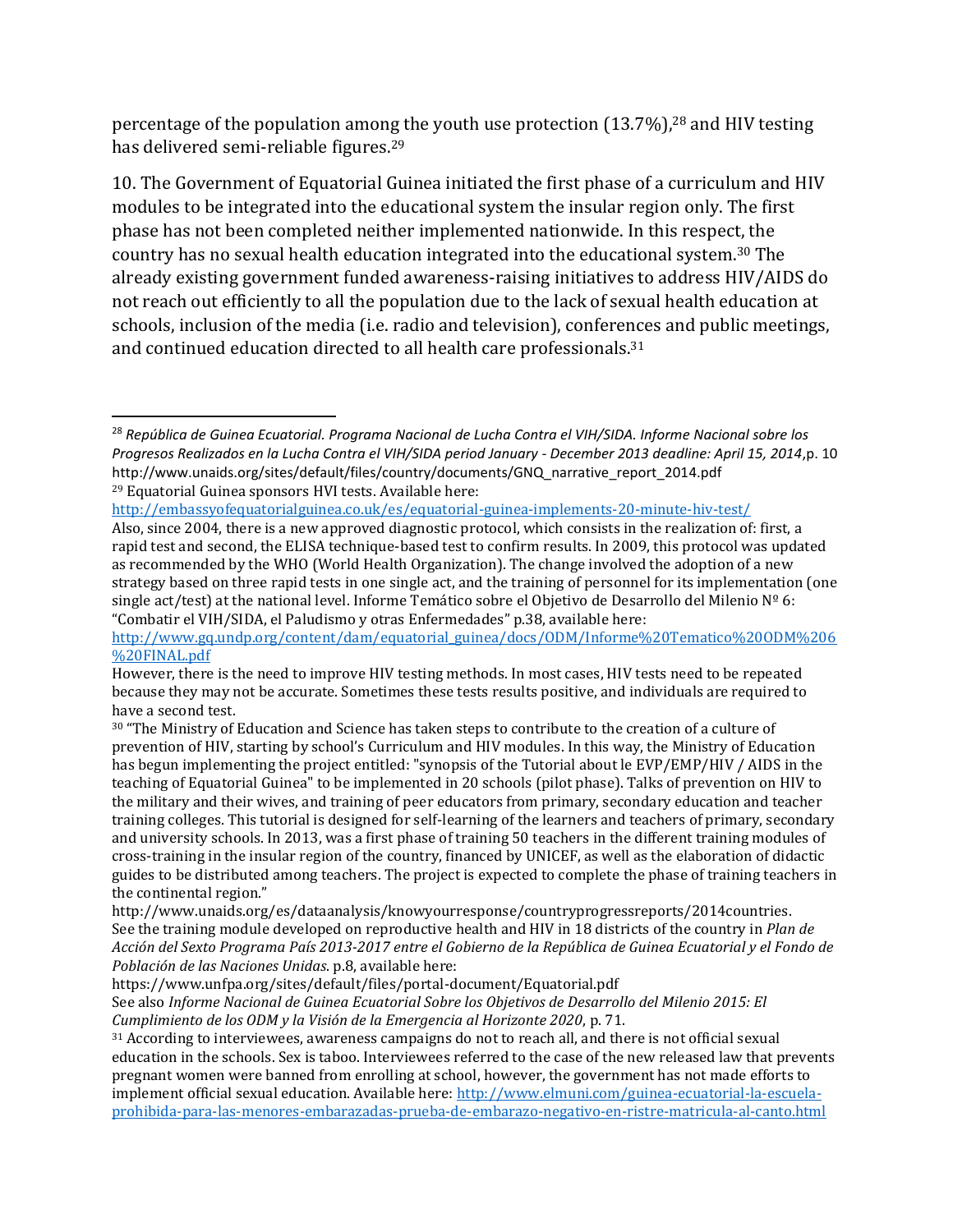11. The Government of Equatorial Guinea received recommendations to improve public access to information on policy measures, <sup>32</sup> however, public and accessible information on HIV/AIDS remains scarce.<sup>33</sup> The lack of the implementation of rigorous and nationwide sexual health education at schools, health care facilities and hospitals, contributes to the rise of the HIV/AIDS epidemic in Equatorial Guinea. The consequences of the shortage of sexual health education include resistance to fully understand HIV/AIDS, denial of the existence of the disease, and inability to understand treatment, follow-through with a complete treatment,<sup>34</sup> altogether key factors implied in the persistence of risky attitudes and practices. 35

12. The Government of Equatorial Guinea also committed to supporting free association.<sup>36</sup> Currently, non-governmental organizations involved in the fight against HIV/AIDS have actively contributed to raise awareness about the epidemic;<sup>37</sup> however, they face serious challenges due to governmental corruption<sup>38</sup> and repression. Theater Company Bocamandja successfully launched an awareness-raising campaign on July 15, 2016 in Bata, and carried-out their performances as scheduled prior to having their activities suspended by the government. Actors were harassed and threatened by security forces. 39

 $\overline{\phantom{a}}$ <sup>32</sup> Human Rights Council Twenty-seventh session Agenda item 6 Universal Periodic Review Report of the Working Group on the Universal Periodic Review\* Equatorial Guinea available here https://www.uprinfo.org/sites/default/files/document/equatorial\_guinea/session\_19\_-\_april\_2014/a\_hrc\_27\_13\_e.pdf <sup>33</sup> One interviewee confirmed that there are not reliable statistics in Equatorial Guinea. It is difficult to trace how many people is infected by HIV/AIDS, how many die from AIDS, and consequent community needs. There are not public-made activities and progress reports on HIV/AIDS due to lack of serious research initiatives.

<sup>&</sup>lt;sup>34</sup> According to one nurse interviewed, the procedures involved in the diagnosis and treatment of HIV/AIDS are complex: these processed most times involve travel, expensive consultation, equipment, tests, money, and on occasions, referrals to a psychiatrist, because individuals cannot believe they have the disease. Many have to be hospitalize, and on occasion, for months as it is the case at the regional hospital in Malabo. <sup>35</sup> *Informe Nacional de Guinea Ecuatorial Sobre los Objetivos de Desarrollo del Milenio 2015: El Cumplimiento de los ODM y la Visión de la Emergencia al Horizonte 2020,* p. 72. Some of these behaviors are: not knowing what HIV/AIDS is, and avoiding contraceptive methods.

<sup>36</sup> "The Ministry of the Interior was taking action to introduce more flexible criteria for the granting of permits to the numerous associations and non-governmental organizations that operated in Equatorial Guinea. Restrictions on the media had been reduced, and the fact that numerous magazines and publications flourished in the country was evidence that no censorship was imposed," see lines 24, 36, 37, 53, 76. Document available here: https://www.upr-

info.org/sites/default/files/document/equatorial\_guinea/session\_19\_-\_april\_2014/a\_hrc\_27\_13\_e.pdf <sup>37</sup> Groups like Theatre Company Bocamandja and ACIGE Equatorial Guinea Cinematographic Association, conduct campaigns for HIV Prevention in Bioko Island that conveyed messages on reducing stigma and discrimination against people living with HIV.

Available her[e https://www.unicef.org/about/annualreport/files/Equatoria\\_\\_Guinea\\_2017\\_COAR.pdf](https://www.unicef.org/about/annualreport/files/Equatoria__Guinea_2017_COAR.pdf) <sup>38</sup> Red Cross denounces corruption in several countries (Equatorial Guinea among them) in the campaigns against Ebola between 2014 and 2016. *Expresso* 5 November 2017. Another NGO works closely to denounce violations of transparency in the country.

<sup>39</sup> Interviewees ask the government of Equatorial Guinea to "let them do their job." NGOs and members of the civil society feel they are not represented, and that their actions and thoughts are being repressed and controlled, "our hands are tied." Theater group was arbitrarily ordered to cancel its activities related to an HIV prevention campaign, because the government concluded that their work amounted to sedition." Available here: http://www.egjustice.org/post/government-targets-independent-cultural-group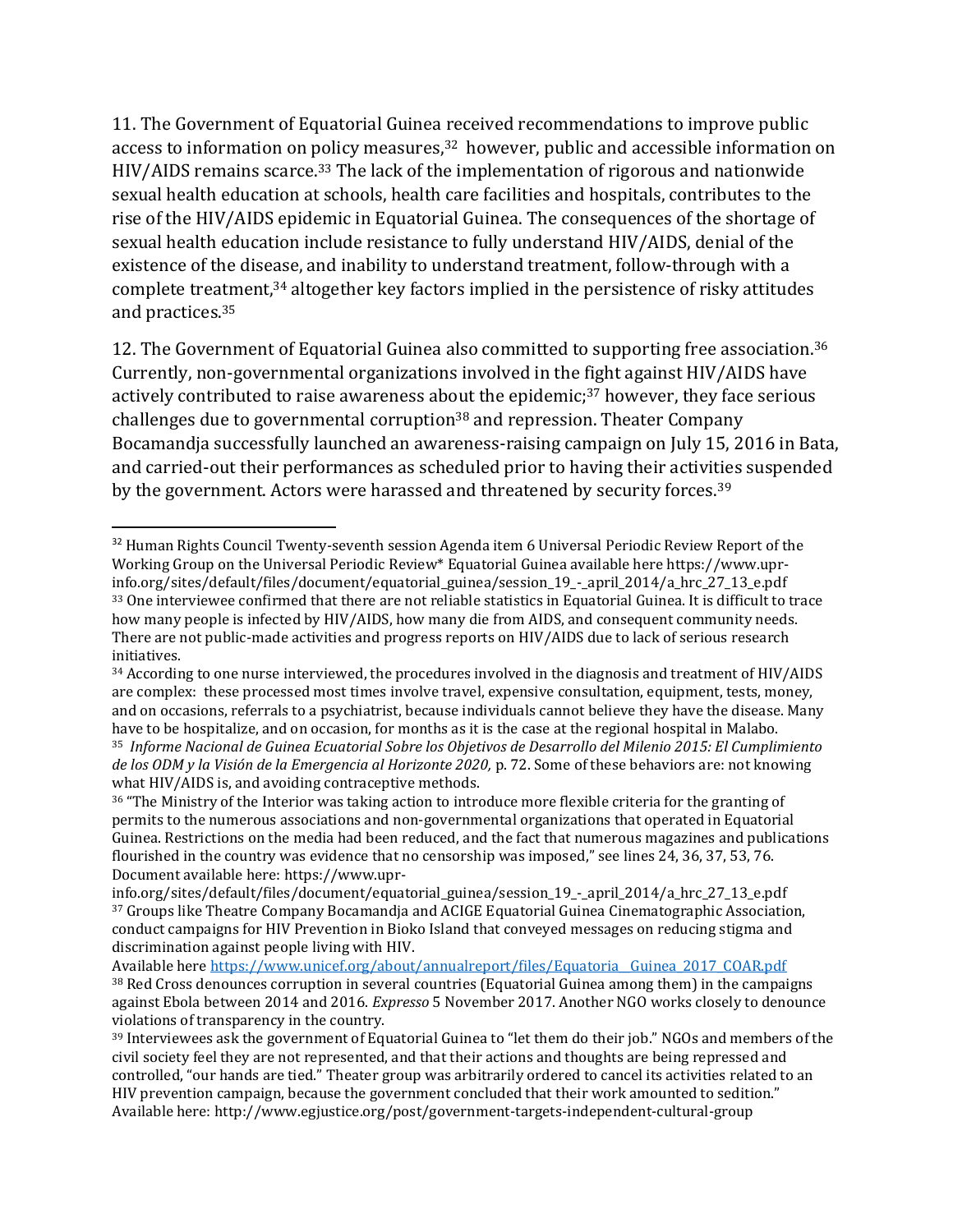### ii. *Prevention of Mother-To-Child Vertical Transmission (PMTCT)*

13. The Government of Equatorial Guinea has committed to undertake awareness-raising campaigns about the HIV/AIDS epidemic, specifically to educate the population about the mother-to-child transmission. Equatorial Guinea accepted the recommendations formulated during the last UPR, calling on the government to ensure that all pregnant women in Equatorial Guinea are provided with diagnosis for HIV/AIDS and access to antiretroviral treatment free of charge, in order to prevent mother-to-child transmission.<sup>40</sup>

14. However, compliance with the PMTCT protocol remains low. Women have access to antiretroviral therapy, but they do not receive enough support to continue receiving treatment on a regular basis for themselves and their children. Most are lost to follow-up. This is because the PMTCT program does not target the individual needs of pregnant women living with HIV.<sup>41</sup> There are serious disparities and discrepancies in how to assess coverage at hospitals and health care facilities, and difficulties to access to health care centers at the national level.42 The lack of responsible care coupled with the inexistence of sexual health education, increases morbidity among these women, and further risk of infection and transmission.

15. In addition, the PMTCT's clinical procedures do not follow any standard and nationwide guidelines. <sup>43</sup> The PMTCT national protocol claims it will improve the quality of clinical management, and increment the number of specialized health care professionals in HIV/AIDS and mother-to-child transmission, however, this plan is not yet in place due to ongoing current evaluation to adopt the new recommendations of WHO presented in 2013. 44

<sup>40</sup>Human Rights Council Twenty-seventh session Agenda item 6 Universal Periodic Review Report of the Working Group on the Universal Periodic Review\* Equatorial Guinea available here https://www.uprinfo.org/sites/default/files/document/equatorial\_guinea/session\_19\_-\_april\_2014/a\_hrc\_27\_13\_e.pdf

<sup>&</sup>lt;sup>41</sup> One interviewee said: "Women are abandoned. Women are alone. There is no protection for women."  $42$  According to interviewees, coverage is unevenly distributed: 100% in the health centers in Bioko, 74% in the continental region, and 0% in Annobón. UNICEF Annual Report 2017 Equatorial Guinea Available here https://www.unicef.org/about/annualreport/files/Equatoria\_Guinea\_2017\_COAR.pdf

Despite full coverage implemented toward primary care for children under 5, women, and individuals infected with malaria, TB and HIV/AIDS, individuals end up paying user fees.

<sup>43</sup> The national protocol recommends starting with a diagnosis of HIV in the sixth month of life, *Informe Temático sobre el Objetivo de Desarrollo del Milenio Nº 6: "Combatir el VIH/SIDA, el paludismo y otras enfermedades*." Conflict arises among these recommendations written in paper and reality. A local doctor suggested testing and treating infants right at birth.

<sup>44</sup> *Plan de Acción del Sexto Programa País 2013-2017 entre el Gobierno de la República de Guinea Ecuatorial y el Fondo de Población de las Naciones Unidas*, p. 6 the Ministry of Health and Social Welfare and agencies of the United Nations, worked together on a program that aims to control and prevent mother-to-child prenatal care and adherence to the antiretroviral focused. The *Prevención de la Transmisión de la Madre al Hijo* (The Prevention of Mother-To-Child Vertical Transmission program, PMTCT) national protocol was updated in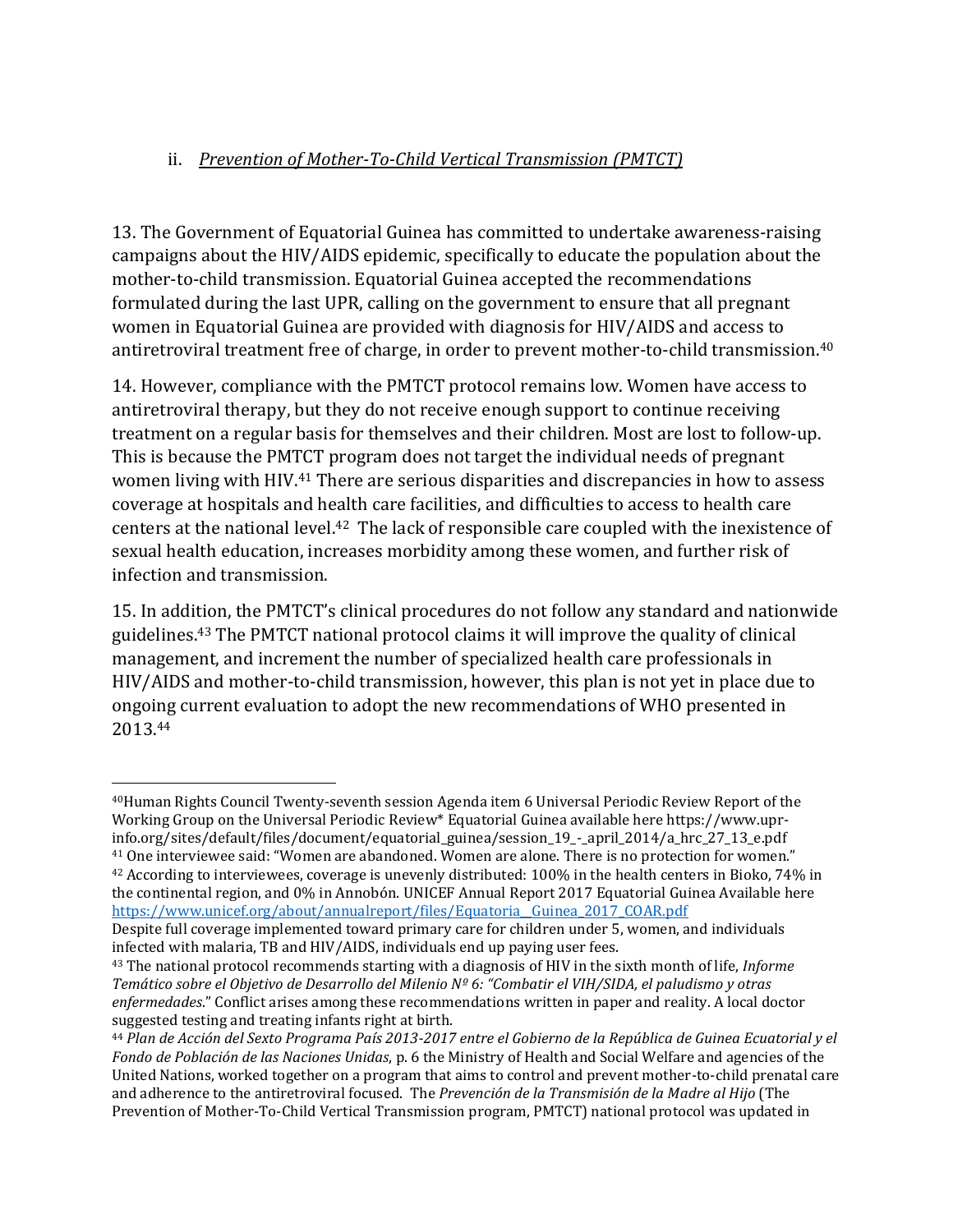#### **III. Antiretroviral Treatment**

16. The Government of Equatorial Guinea committed to improving access to health care for persons living with HIV/AIDS and other diseases, and access to antiretroviral treatment free of charge. <sup>45</sup> However, despite this commitment, <sup>46</sup> distribution of medical treatment remains limited. About 35,000 individuals were registered as HIV-infected in 2016, but antiretroviral treatment reached only about 15,000 (43%).<sup>47</sup> Rates of treatment coverage, and especially follow-up and full treatment cycles remain low among the child population  $(9.4\%)$ <sup>.48</sup>

17. Despite many projects and activities organized and implemented to monitor antiretroviral drugs acquisition and distribution, <sup>49</sup> antiretroviral therapy do not reach the

[http://www.unaids.org/es/regionscountries/countries/equatorialguinea.](http://www.unaids.org/es/regionscountries/countries/equatorialguinea)

 $\overline{a}$ 2009 to adopt the new recommendations made by WHO. The national protocol plans to prevent mother-tochild transmission through the training of health personnel in the treatment centers, and by procuring ARVS. The number of health professionals trained in the management of prevention of vertical transmission of HIV from the mother to child has increased, according to the updated 2009 National Protocol. Currently, this protocol is being evaluated and updated to adopt the new recommendations of WHO presented in 2013. *Informe Temático sobre el Objetivo de Desarrollo del Milenio Nº 6: "Combatir el VIH/SIDA, el paludismo y otras enfermedades*" p. 40, available here

[http://www.gq.undp.org/content/equatorial\\_guinea/es/home/library/mdg/informe-tematico-sobre-el](http://www.gq.undp.org/content/equatorial_guinea/es/home/library/mdg/informe-tematico-sobre-el-objetivo-de-desarrollo-del-milenio-n--.html)[objetivo-de-desarrollo-del-milenio-n--.html](http://www.gq.undp.org/content/equatorial_guinea/es/home/library/mdg/informe-tematico-sobre-el-objetivo-de-desarrollo-del-milenio-n--.html)

<sup>45</sup> Human Rights Council Twenty-seventh session Agenda item 6 Universal Periodic Review Report of the Working Group on the Universal Periodic Review\* Equatorial Guinea available here https://www.uprinfo.org/sites/default/files/document/equatorial\_guinea/session\_19\_-\_april\_2014/a\_hrc\_27\_13\_e.pdf <sup>46</sup> Human Rights Council Twenty-seventh session Agenda item 6 Universal Periodic Review Report of the Working Group on the Universal Periodic Review\* Equatorial Guinea available here https://www.uprinfo.org/sites/default/files/document/equatorial\_guinea/session\_19\_-\_april\_2014/a\_hrc\_27\_13\_e.pdf <sup>47</sup> ONUSIDA Country factsheets EQUATORIAL GUINEA 2016 reflected 35,000 adults and children living with HIV. ONUSIDA Country factsheets EQUATORIAL GUINEA 2017 available here:

See also Monetary International Monetary Background 2016: 2,300 people currently on antiretroviral therapy. Available here: https://www.theglobalfund.org/en/portfolio/country/?loc=GNQ & k = 42cc3494 bc21-45e8-8 c 04-157e6290abfd

<sup>48</sup> *Informe Nacional de Guinea Ecuatorial Sobre los Objetivos de Desarrollo del Milenio 2015: El Cumplimiento de los ODM y la Visión de la Emergencia al Horizonte 2020. p*. 71, available here:

[http://apps.who.int/iris/bitstream/handle/10665/137167/ccsbrief\\_gnq\\_es.pdf;jsessionid=C9A9E5705B36F](http://apps.who.int/iris/bitstream/handle/10665/137167/ccsbrief_gnq_es.pdf;jsessionid=C9A9E5705B36F6316B5658066388A7FA?sequence=1) [6316B5658066388A7FA?sequence=1](http://apps.who.int/iris/bitstream/handle/10665/137167/ccsbrief_gnq_es.pdf;jsessionid=C9A9E5705B36F6316B5658066388A7FA?sequence=1)

<sup>49</sup> The United Nations Development Programme or UNDP supports the Ministry of Health and Social Welfare with financial and technical assistance, and the procurement and distribution of medications and retroviral products: UNDP Equatorial Guinea available here:<https://www.onlinevolunteering.org/fr/node/392078> See also document called *PNUD ANEXOS – LA REPÚBLICA DE GUINEA ECUATORIAL Programa de las Naciones Unidas para el Desarrollo La Oficina Independiente de Evaluación Evaluaciones de los Resultados de Desarrollo/*  This document reviews some of the projects and activities organized between 2014 and 2015. For instance, some of these projects and activities include the implementation of national statistics for the monitoring of the Millennium Development Goals; antiretroviral drugs acquisition since 2008, purchase of medicines and antiretroviral in 2015, as well as products that support regional unit of infectious diseases.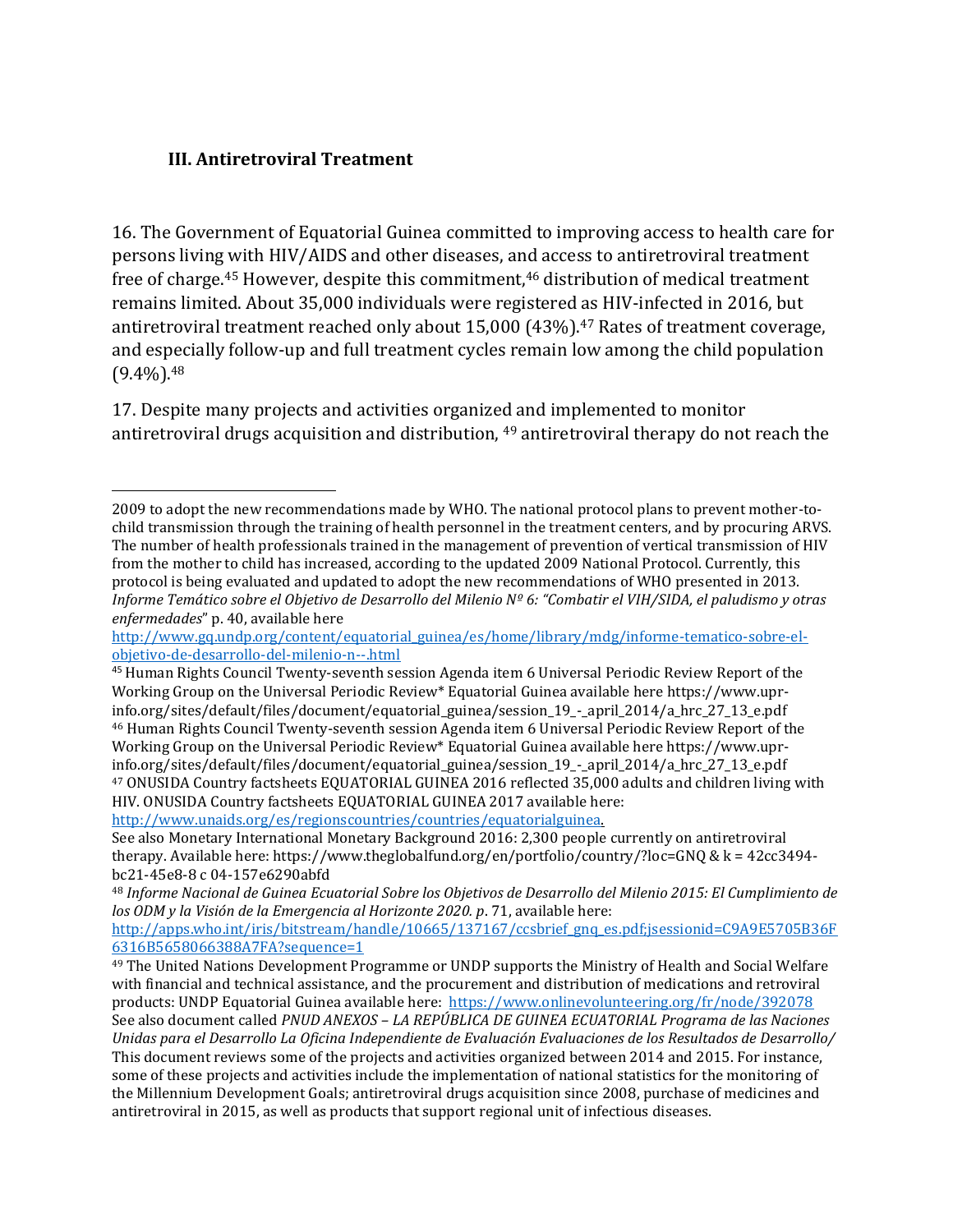population, especially children.<sup>50</sup> In addition, the rates of adhesion to treatment remain low. Insufficient institutional and organizational capacity of the national response in the fight against HIV/AIDS and sexually transmitted infections (IST), and poor and not fully committed epidemiological control systems contribute to weak social engagement, and inconsistent treatment and post-treatment monitoring procedures . 51

18. Persons living with HIV/AIDS resist to access testing, counselling, and antiretroviral treatment due to the high risk of stigmatization and marginalization.<sup>52</sup> Fear of discrimination increase risk behaviors, and poses challenges to eradicate HIV/AIDS that could be addressed and overcome if the government implements preventative measures such as nationwide sexual health education, the inclusion and effective monitoring and evaluation of protective laws and protocols, and the participation of multisectoral frameworks, such as the school of medicine, health care practitioners, and the public administration. 53

## i. *Co-infection*

 $\overline{\phantom{a}}$ 

19. Equatorial Guinea committed to supporting persons living with AIDS,<sup>54</sup> however there is limited public information on how the Government intends to specifically address cases of HIV/AIDS co-infection with tuberculosis (TB) and other infections.

20. The estimated percentage of new cases of tuberculosis in people living with HIV that received treatment in 2014 for both infections was 7.8%.<sup>55</sup> Poor understanding of the causes and treatment of HIV co-infection, lack of fully funded health care programs that are efficiently coordinated to target co-infection cases, lead to insufficient coverage of treatment, and greater risk of infection.<sup>56</sup>

<sup>50</sup> See also World Health Organization, Equatorial Guinea 2018 available here: [http://apps.who.int/iris/bitstream/handle/10665/137167/ccsbrief\\_gnq\\_es.pdf;jsessionid=C9A9E5705B36F](http://apps.who.int/iris/bitstream/handle/10665/137167/ccsbrief_gnq_es.pdf;jsessionid=C9A9E5705B36F6316B5658066388A7FA?sequence=1) [6316B5658066388A7FA?sequence=1](http://apps.who.int/iris/bitstream/handle/10665/137167/ccsbrief_gnq_es.pdf;jsessionid=C9A9E5705B36F6316B5658066388A7FA?sequence=1)

<sup>51</sup> See document BALANCE COMÚN DE PAIS (CCA) : VERSIÓN FINAL VALIDADA available here: http://www.cmeyanchama.com/Documents/Guinee/CCA-ESPANOL.pdf

<sup>52</sup> Hospitals do not provide protection to individuals. For instance, during 2015, it was noted that hospital spaces of distributions of antiretrovirals and other HIV/AIDS treatment violated privacy rights. <sup>53</sup> *Informe Temático sobre el Objetivo de Desarrollo del Milenio Nº 6: "Combatir el VIH/SIDA, el paludismo y otras enfermedades 2015*.

<sup>&</sup>lt;sup>54</sup> Human Rights Council Twenty-seventh session Agenda item 6 Universal Periodic Review Report of the Working Group on the Universal Periodic Review\* Equatorial Guinea available here https://www.uprinfo.org/sites/default/files/document/equatorial\_guinea/session\_19\_-\_april\_2014/a\_hrc\_27\_13\_e.pdf <sup>55</sup> *Informe Nacional Sobre los Progresos realizados en la Lucha Contra el VIH/SIDA Guinea Ecuatorial\_ Indicadores Básicos para el Seguimiento de la Declaración Politica sobre el VIH/SIDA Periodo Enero-Diciembre 2013. Fecha de presentación: 15 de Abril 2014,* p.14 available here:

http://www.unaids.org/sites/default/files/country/documents/GNQ\_narrative\_report\_2014.pdf Also, it is worth noting what a doctor we interviewed said: "There are 50 news cases of TB every month in Bata. The chances of HIV/TB co-infection are high".

<sup>56</sup> According to one doctor interviewed, the treatment of co-infections is not fully covered by national programs. Cases that involve HIV/TB co-infection are not being regulated appropriately. From the moment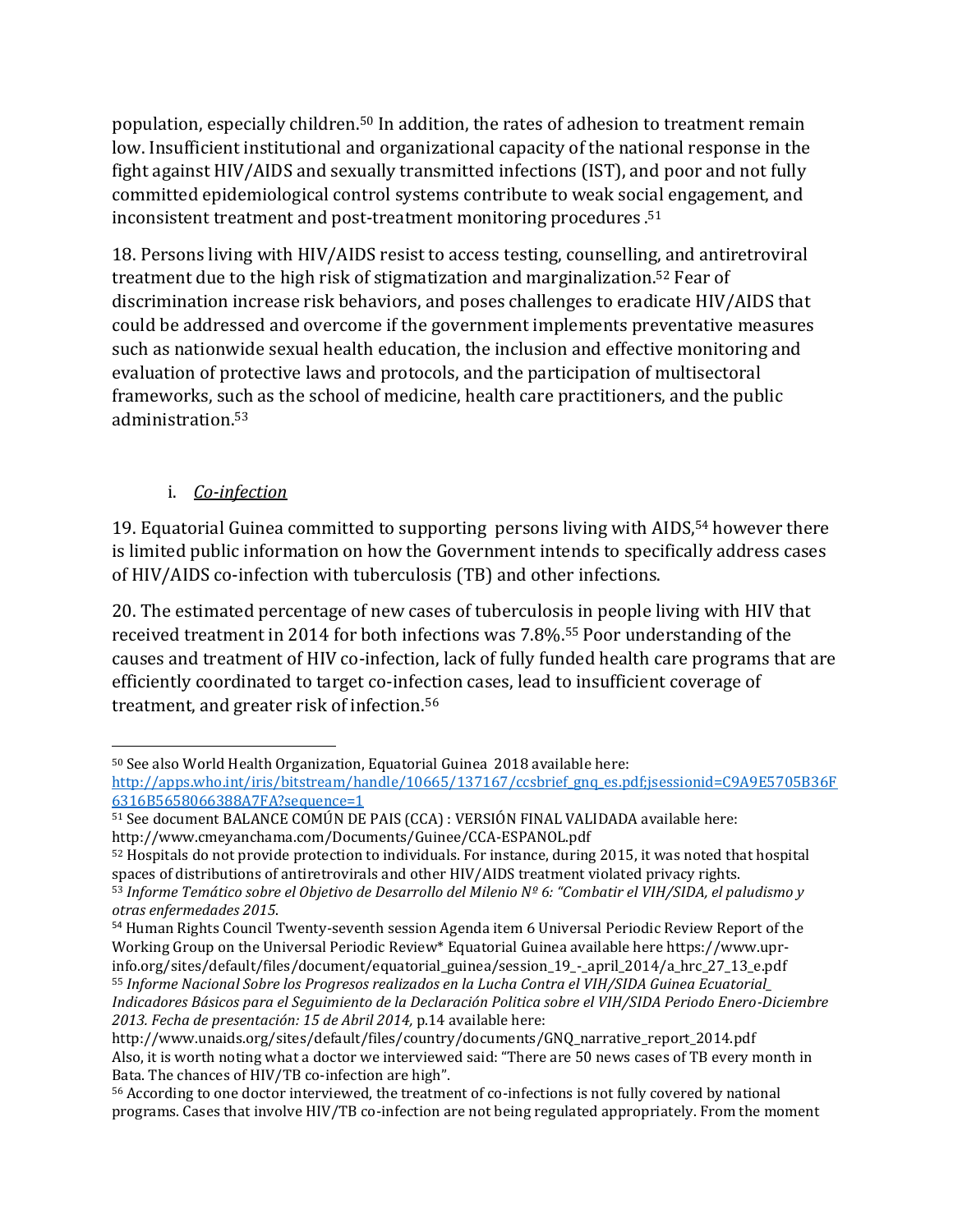21. Although national reports claim that the treatment of patients with HIV/TB, and availability of drugs have improved, the mortality rate unit to TB and co-infection cases with HIV has increased.<sup>57</sup> The annual percentage rate of HIV/TB case detection was 37.2% in 2016.<sup>58</sup> Occurrences of HIV cohabitation with Sexually Transmitted Infections (STIs) remain unknown.<sup>59</sup>

## ii. *Medical Care Distribution*

22. Equatorial Guinea committed to taking measures to strengthen institutional mechanisms and investment in education, health, public services to improve the access to care, and with regard to maternal and child mortality in rural areas; particularly, in remote areas. <sup>60</sup> Specialized health centers have been gradually incorporated in the country since 2014 to diagnose and treat HIV in Equatorial Guinea, <sup>61</sup> however, those located in the urban areas are poorly staffed, and lack of appropriate equipment. Weak management force to control HIV/AIDS cases nationwide leads to severe obstacles such as insufficient access to health care for all.<sup>62</sup>

23. By 2014, Equatorial Guinea opened 6 outpatient new treatment centers. <sup>63</sup> By 2017, Equatorial Guinea had 2 regional hospitals, 5 provincial hospitals, 65 existing health care

 $\overline{\phantom{a}}$ patients leave health care centers half treated, the reintegration of full cycles of treatment turn into challenges.

<sup>57</sup> *Informe Temático sobre el Objetivo de Desarrollo del Milenio Nº 6: "Combatir el VIH/SIDA, el Paludismo y otras Enfermedades"*, p.70.

<sup>58</sup> World Health Organization, Guinea Ecuatorial Estrategia de Cooperación 2018:

[http://apps.who.int/iris/bitstream/handle/10665/137167/ccsbrief\\_gnq\\_es.pdf;jsessionid=E68C492A8609D](http://apps.who.int/iris/bitstream/handle/10665/137167/ccsbrief_gnq_es.pdf;jsessionid=E68C492A8609D514397022CD19C06F3F?sequence=1) [514397022CD19C06F3F?sequence=1](http://apps.who.int/iris/bitstream/handle/10665/137167/ccsbrief_gnq_es.pdf;jsessionid=E68C492A8609D514397022CD19C06F3F?sequence=1)

<sup>59</sup> According to "Study 2016: Adherence to therapy against Tuberculosis in Equatorial Guinea": 98 patients were interviewed. 51.2% of the respondents were women, and the mean age was 34.3 years. The clinical characteristics: 22.5% were HIV-positive, 83.2% did not know how it had acquired the TB, and the study of contacts had been undertaken in 46.9% of the cases. Available here:

https://www.reunionanualsee.org/2016/images/fotosg/tabla\_2043\_C0176.pdf

 $60$  Human Rights Council Twenty-seventh session Agenda item 6 Universal Periodic Review Report of the Working Group on the Universal Periodic Review\* Equatorial Guinea available here https://www.uprinfo.org/sites/default/files/document/equatorial\_guinea/session\_19\_-\_april\_2014/a\_hrc\_27\_13\_e.pdf <sup>61</sup> *Informe Temático sobre el Objetivo de Desarrollo del Milenio Nº 6: "Combatir el VIH/SIDA, el Paludismo y otras Enfermedades*, p. 39: Health care infractuctures to receive treatment. See also page 71: geographical distribution of Health care centers in Equatorial Guinea that manage HIV/AIDS. (UREI, Unidad de Referencia de Enfermedades Infecciosas, CTA, Centro de Tratamiento Ambulatorios, CPT, Centros Provinciales de Tratamiento, APS, Atención Primaria de Salud). Available here:

[http://www.gq.undp.org/content/equatorial\\_guinea/es/home/library/mdg/informe-tematico-sobre-el](http://www.gq.undp.org/content/equatorial_guinea/es/home/library/mdg/informe-tematico-sobre-el-objetivo-de-desarrollo-del-milenio-n--.html)[objetivo-de-desarrollo-del-milenio-n--.html](http://www.gq.undp.org/content/equatorial_guinea/es/home/library/mdg/informe-tematico-sobre-el-objetivo-de-desarrollo-del-milenio-n--.html)

<sup>62</sup> A nurse described the distribution of care in the regional hospital in Malabo, and asserted that the Infectious Diseases Unit is at its fullest inpatient capacity. The clinic that tests and treats HVI is often closed and lacks personnel. The cycle that comprehends diagnosis and exclusive treatment at that hospital lead many individuals to travel long distances.

<sup>63</sup> 6 ARV treatment centers that perform HIV testing, care to children of infected mothers, and their respective monitoring up to 18 months. With the acquisition of equipment of viral load, these new centers may make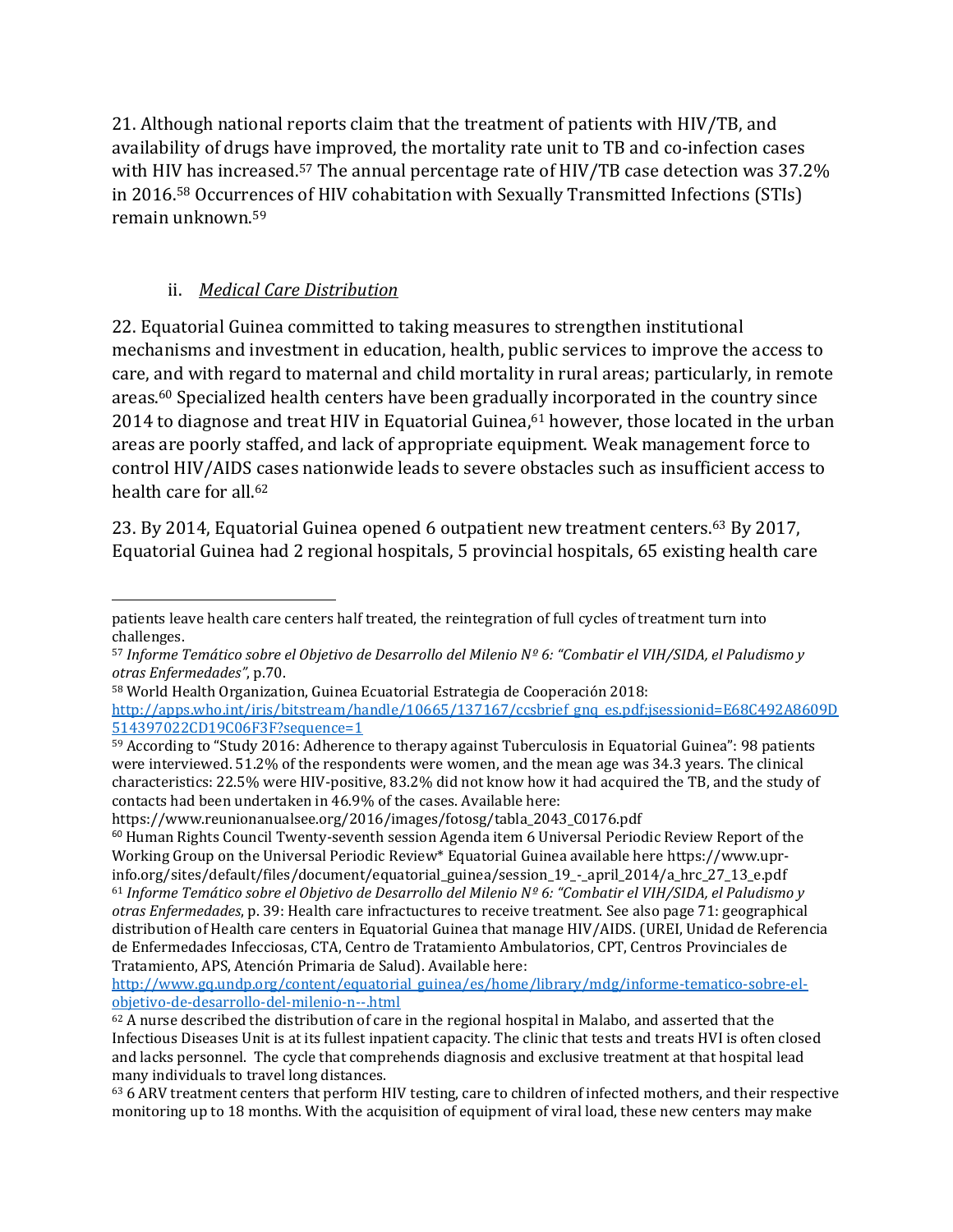facilities (only 48 are functional), and 54 under construction in urban districts. However, many regions in the country still lack of health care facilities, <sup>64</sup> and the state of the existing ones located in the main urban areas is dismal. Equipment at regional hospitals and clinics is most cases outdated, which prevents full quality care. Hospitals and health care facilities do not function effectively. 65

24. A high percentage of individuals do not complete treatment due to the lack of strong support systems in health care. Individuals oftent find it difficult to access treatment centers.<sup>66</sup> Health care centers annexed to regional hospitals, and dedicated to HIV/AIDS counselling and treatment are habitually closed. There are no other similar centers in the rural areas and small cities. The Infections Disease Unit at the regional hospital in Malabo is overcrowded. The deficiencies in management, clinical operations, and financing to implement efficient communication and referrals mechanisms nationwide and across institutions impede full care delivery to the most vulnerable population.<sup>67</sup>

## **IV. WOMEN, VULNERABILITY AND STIGMA**

25. Equatorial Guinea signed the Optional Protocol to the Convention on the Elimination of All Forms of Discrimination against Women, and therefore committed to taking all necessary measures to improve women's access to education and reproductive health and related services.<sup>68</sup> However, the rate of prevalence of the HIV/AIDS epidemic is much higher among women.<sup>69</sup> Prevalence remains remarkably high among pregnant women,

 $\overline{\phantom{a}}$ early diagnoses children of HIV-positive mothers before 6 weeks, which will constitute an important step in the prevention. 6 outpatient treatment centres: 2 UREI, 2 CTA, 2 CPT.

*Informe Nacional Sobre los Progresos realizados en la Lucha Contra el VIH/SIDA Guinea Ecuatorial\_ Indicadores Básicos para el Seguimiento de la Declaración Politica sobre el VIH/SIDA Periodo Enero-Diciembre 2013. Fecha de presentación: 15 de Abril 2014* p.14 available here:

http://www.unaids.org/sites/default/files/country/documents/GNQ\_narrative\_report\_2014.pdf <sup>64</sup> This is the case of Southern Bioko, and Annobón. Health system distribution: World Health Organization summarized 2018 available here:

http://apps.who.int/iris/bitstream/handle/10665/137167/ccsbrief\_gnq\_es.pdf;jsessionid=C9A9E5705B36F 6316B5658066388A7FA?sequence=1

<sup>&</sup>lt;sup>65</sup> Interview data, 2018.

<sup>66</sup> A nurse mentioned that most individuals have their test done in their own towns. If they test positive, they are forced to travel long distances (i.e. Malabo) to receive treatment.

<sup>67</sup> Assistance centers do not have the capacity to operate full surveillance on patients. A high percentage of patients end up leaving treatment. *Informe Nacional Sobre los Progresos realizados en la Lucha Contra el VIH/SIDA Guinea Ecuatorial\_ Indicadores Básicos para el Seguimiento de la Declaración Politica sobre el VIH/SIDA Periodo Enero-Diciembre 2013. Fecha de presentación: 15 de Abril 2014,* p.15

http://www.unaids.org/sites/default/files/country/documents/GNO\_narrative\_report\_2014.pdf <sup>68</sup> Human Rights Council Twenty-seventh session Agenda item 6 Universal Periodic Review Report of the

Working Group on the Universal Periodic Review\* Equatorial Guinea available here https://www.uprinfo.org/sites/default/files/document/equatorial\_guinea/session\_19\_-\_april\_2014/a\_hrc\_27\_13\_e.pdf <sup>69</sup> *Informe Temático sobre el Objetivo de Desarrollo del Milenio Nº 6: "Combatir el VIH/SIDA, el paludismo y otras enfermedades,"* p. 68. Available here: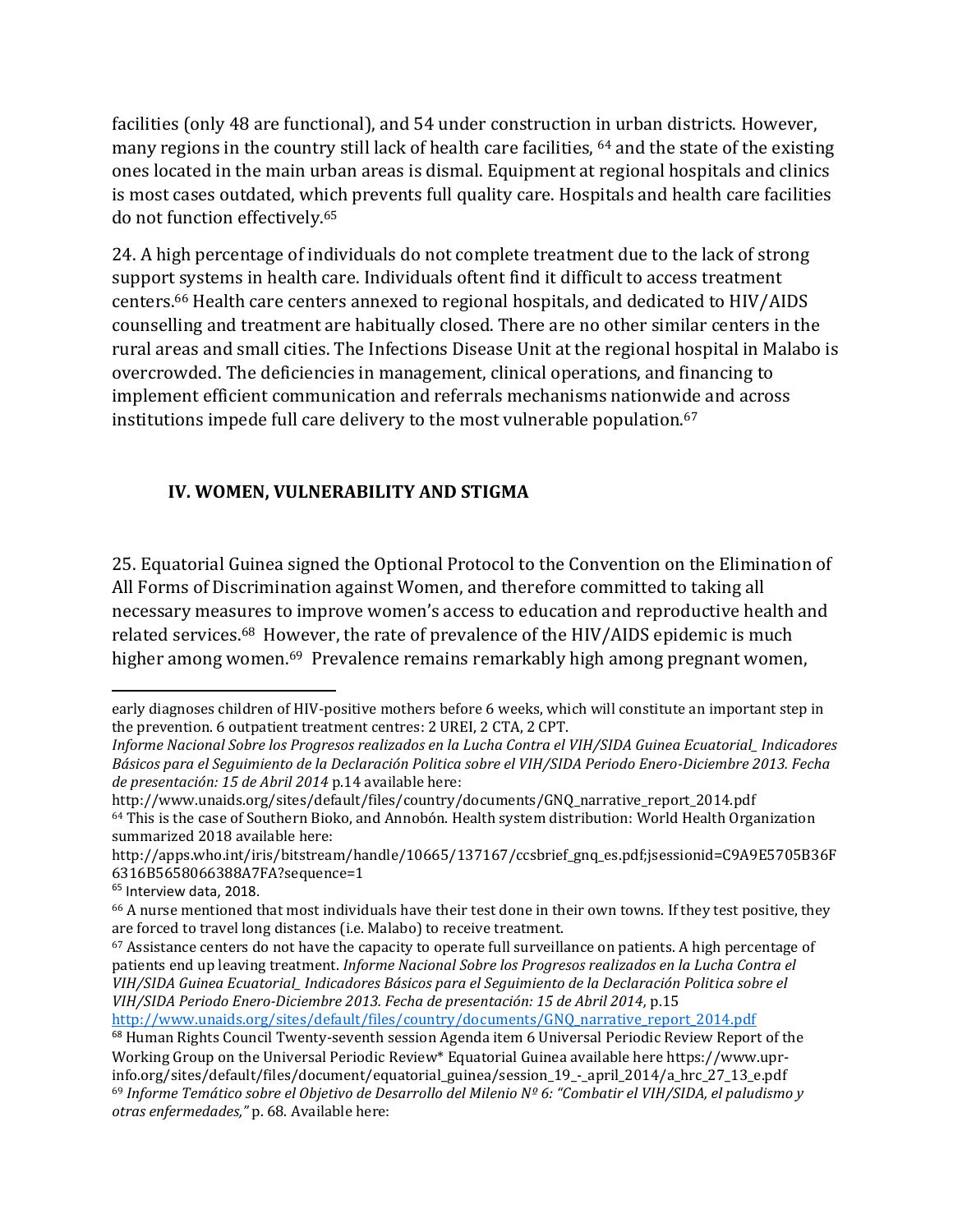with 7.8% (survey of HIV seroprevalence in pregnant women in 2008) and 8.8% in 2016.<sup>70</sup> According to basic indicators released in 2014, the most vulnerable to the risk and HIV infection were women between 35 and 39 years (13%), pregnant women who work as merchants (19.7%) and agricultural workers (15.4%). <sup>71</sup> Women remain unprotected. The present deficiency of access and care in terms of prevention or care predominantly affects women. 72

26. Equatorial Guinea committed to accelerating the process of adopting specific legislation and a national action plan to combat all forms of violence against women, particularly those in vulnerable situations, including migrants, persons with disabilities and women in detention facilities.<sup>73</sup> However, minor orphans, sex workers, migrants, and injectable drug users represent the most vulnerable among the population because they do not have rightful access to free-quality health care. 74

27. The advancement toward the eradication of the HIV/AIDS epidemic in Equatorial Guinea depends greatly on the understanding of health care rights. The government is failing to provide adequate information to elevate such a crucial understanding. In this manner, HIV/AIDS infection increases vulnerability, especially among detainees. Authorities provide sporadic medical care to a limited number of detainees. Violation of

l

http://www.unaids.org/sites/default/files/country/documents/GNQ\_narrative\_report\_2014.pdf <sup>72</sup> *Informe Temático sobre el Objetivo de Desarrollo del Milenio Nº 6: "Combatir el VIH/SIDA, el paludismo y otras enfermedades" 2014*, available here:

[http://www.gq.undp.org/content/equatorial\\_guinea/es/home/library/mdg/informe-tematico-sobre-el](http://www.gq.undp.org/content/equatorial_guinea/es/home/library/mdg/informe-tematico-sobre-el-objetivo-de-desarrollo-del-milenio-n--.html)[objetivo-de-desarrollo-del-milenio-n--.htmlS](http://www.gq.undp.org/content/equatorial_guinea/es/home/library/mdg/informe-tematico-sobre-el-objetivo-de-desarrollo-del-milenio-n--.html)ee also Fund Monetary International IMF Country Report No. 16/341 Republic of Equatorial Guinea 2016 Article IV Consultation—Press Release; Staff Report; and Statement by the Executive Director for the Republic of Equatorial Guinea, November, 2016. P. 38, available here: https://www.imf.org/external/pubs/ft/scr/2016/cr16341.pdf

<sup>70</sup> World Health Organization summarized 2018 available here:

http://apps.who.int/iris/bitstream/handle/10665/137167/ccsbrief\_gnq\_es.pdf;jsessionid=C9A9E5705B36F 6316B5658066388A7FA?sequence=1

<sup>71</sup> *Informe Nacional Sobre los Progresos realizados en la Lucha Contra el VIH/SIDA Guinea Ecuatorial\_ Indicadores Básicos para el Seguimiento de la Declaración Politica sobre el VIH/SIDA Periodo Enero-Diciembre 2013. Fecha de presentación: 15 de Abril 2014* page 17, available here:

[http://www.gq.undp.org/content/equatorial\\_guinea/es/home/library/mdg/informe-tematico-sobre-el](http://www.gq.undp.org/content/equatorial_guinea/es/home/library/mdg/informe-tematico-sobre-el-objetivo-de-desarrollo-del-milenio-n--.html)[objetivo-de-desarrollo-del-milenio-n--.html](http://www.gq.undp.org/content/equatorial_guinea/es/home/library/mdg/informe-tematico-sobre-el-objetivo-de-desarrollo-del-milenio-n--.html)

<sup>&</sup>lt;sup>73</sup> For example, the National Multisectoral Action Plan for the Advancement of Women and Gender Equity and the National Plan on Education for All, as well as the establishment of the Directorate-General for Family Health. Human Rights Council Twenty-seventh session Agenda item 6 Universal Periodic Review Report of the Working Group on the Universal Periodic Review\* Equatorial Guinea available here https://www.uprinfo.org/sites/default/files/document/equatorial\_guinea/session\_19\_-\_april\_2014/a\_hrc\_27\_13\_e.pdf <sup>74</sup> *Informe Nacional Sobre los Progresos realizados en la Lucha Contra el VIH/SIDA Guinea Ecuatorial\_ Indicadores Básicos para el Seguimiento de la Declaración Politica sobre el VIH/SIDA Periodo Enero-Diciembre 2013. Fecha de presentación: 15 de Abril 2014* p. 9, available here:

[http://www.unaids.org/sites/default/files/country/documents/GNQ\\_narrative\\_report\\_2014.pdf](http://www.unaids.org/sites/default/files/country/documents/GNQ_narrative_report_2014.pdf)

The situation of HIV/AIDS in Guinea among individuals in the military is precarious, since, its status remains secret.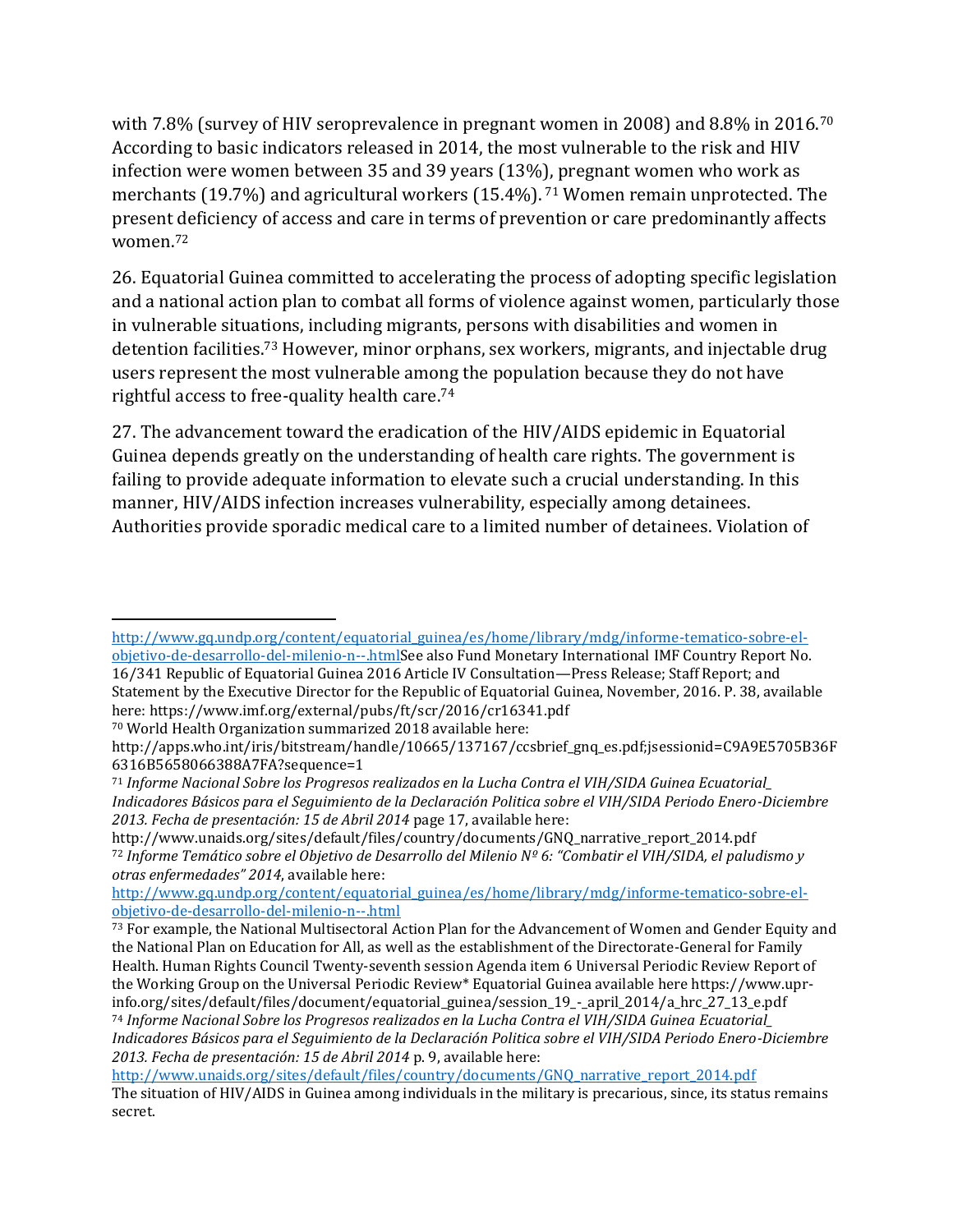health care rights caused the death of three inmates in 2015 due to lack of malaria and HIV treatments.<sup>75</sup>

28. The enactment of laws and policies in Equatorial Guinea do not guarantee human rights, and do not protect health care rights.<sup>76</sup> Preventable deaths, health care access marginalization, and the inability to effectively address stigma, social discrimination and intolerance, <sup>77</sup> confirm that violation of human rights persist in Equatorial Guinea.

### **V. MENTAL HEALTH**

29. The National Mental Health Policy implemented in 2010, and guided by the rise of cases of alcoholism, epilepsy and severe mental disorders (especially schizophrenia), attempted to develop accessible services equitable, sustainable and integrated, to the national provision of mental health care.<sup>78</sup> However, currently, there is no mental health care legislation or protocols in Equatorial Guinea.<sup>79</sup>

30. Mental health illnesses are becoming more frequent among the population in Equatorial Guinea. <sup>80</sup> Due to the government lack of action, private institutions and NGOs have taken the lead role in mental health care. Two mental health clinics funded by religious philanthropy offer services in Bata and Ebibeyin, and a private mental health

[http://www.unaids.org/sites/default/files/country/documents/GNQ\\_narrative\\_report\\_2014.pdf](http://www.unaids.org/sites/default/files/country/documents/GNQ_narrative_report_2014.pdf)

<sup>77</sup> *Informe de los Derechos Humanos 2015 Resumen*, p. 59. Available here: https://gq.usembassy.gov/wpcontent/uploads/sites/194/2017/08/EQUATORIAL-GUINEA-HRR-2016-SPA-FINAL.pdf In addition, it is important to consider the discrimination and marginalization of the HIV-positive and AIDS patients: there is no privacy in hospitals

 $\overline{a}$ <sup>75</sup> Death in prison. See *Informe de los Derechos Humanos 2015 Resumen*, p. 4, available here: <https://photos.state.gov/libraries/equatorialguinea/231771/PDF/derechoshumanos2015spanish.pdf> The advancement toward the eradication of the HIV/AIDS epidemic in Equatorial Guinea depends greatly on:

<sup>1)</sup> the understanding about what sex and HIV/AIDS may represent in relation to taboo matters, and 2) every individual deserve respect and access to treatment.

<sup>76</sup> *Informe Nacional Sobre los Progresos realizados en la Lucha Contra el VIH/SIDA Guinea Ecuatorial\_ Indicadores Básicos para el Seguimiento de la Declaración Politica sobre el VIH/SIDA Periodo Enero-Diciembre 2013. Fecha de presentación: 15 de Abril 2014*, p. 12: A circular promulgated in 2011 prohibited the obligation of performing compulsory test of HIV. Available here:

<sup>78</sup> National Mental Health Policy, 2010: "[a]proposal for a national policy for mental health, approved in November 2010 and on which currently governed the country in this area. Its principles and guidelines affect, above all, the topics of alcoholism, epilepsy and severe mental disorders (especially schizophrenia), developing training processes for professionals and facilitating the availability of accessible services equitable, sustainable and integrated, to the national provision of mental health care." Hermanas Hospitalarias available here[: https://www.fidmag.com/fidmag/pdf/contigo/CONTIGO-N4.pdf](https://www.fidmag.com/fidmag/pdf/contigo/CONTIGO-N4.pdf)

<sup>79</sup> Health care practitioners agreed on this: there is not there is no mental health care current legislation and protocols in Equatorial Guinea

<sup>80</sup> World Health Organization, Equatorial Guinea 2018 available here:

http://apps.who.int/iris/bitstream/handle/10665/137167/ccsbrief\_gnq\_es.pdf;jsessionid=C9A9E5705B36F 6316B5658066388A7FA?sequence=1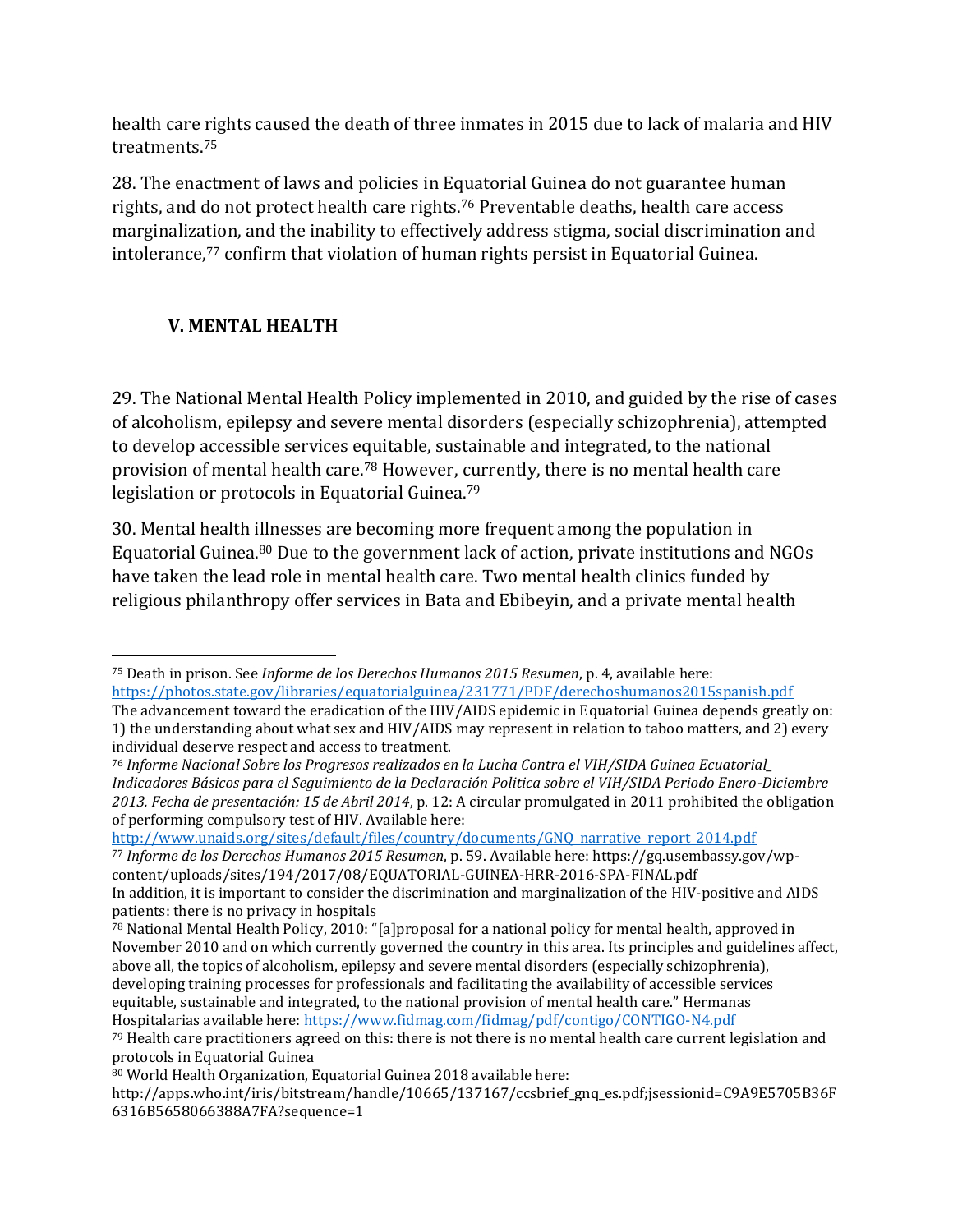center operates in Malabo.<sup>81</sup> These private initiatives are unable to cover all of the social needs. Homelessness, social marginalization, and abandonment represent serious issues in Equatorial Guinea, especially in the urban areas. Individuals from the community and civil society local organizations execute outreach programs to identify and understand needs, and connect and offer possible care to these individuals. However, national NGOs do not receive support from the government to undertake any of their initiatives.<sup>82</sup>

31. Equatorial Guinea committed to eradicating poverty, and protecting human rights and health care rights for all,<sup>83</sup> however, poverty, social marginalization, and mental disorders have not been addressed nationwide. Individuals with mental health needs are at a present and constant risk of falling victim to violence and all forms of abuse.<sup>84</sup>

32. There are no departments of psychiatry established in public hospitals, and health care facilities dedicated to mental health are wholly insufficient.<sup>85</sup>

33. Sampaka Hospital, a fully-funded psychiatric facility, opened in 2017. The hospital is the only one of its kind in the entire country, <sup>86</sup> and this means that only a small number of people with serious mental illness receive care. In addition, health care professionals at Sampaka psychiatric hospital, as well as other private mental health centers, hospitals and primary health care clinics are foreigners, many of whom are not familiar with cultural

l <sup>81</sup> Equatorial Guinea: Report of Human Rights 2016, p. 28

[https://gq.usembassy.gov/wp-content/uploads/sites/194/2017/08/EQUATORIAL-GUINEA-HRR-2016-SPA-](https://gq.usembassy.gov/wp-content/uploads/sites/194/2017/08/EQUATORIAL-GUINEA-HRR-2016-SPA-FINAL.pdf)[FINAL.pdf](https://gq.usembassy.gov/wp-content/uploads/sites/194/2017/08/EQUATORIAL-GUINEA-HRR-2016-SPA-FINAL.pdf)

Some of the private institutions found in Equatorial Guinea are among others: 1) La Fundación Benito Menni http://www.fbmenni.org/que-hacemos/proyectos/proyectos-201; 2) Las Hermanas Hospitalarias http://www.hospitalarias.es/atencion-las-personas-enfermedad-mental-las-calles-bata/. Las Hermanas Hospitalarias manage the Bata Mental Health Center where they also attends to homeless people with mental http://www.lrhbhsc.org/opencms/opencms/noticias/listado/Noticia\_25.html. Las Hermanas Hospitalarias have another mental health center in Ebibeyin, where they treat general pathologies, as well as mental health. They project to focus on the mental health among immigrants and those at risk of trafficking http://www.centropadremenni.org/noticias/solidaridad-mayusculas-11891.html

<sup>82</sup> Data from interviews at private health care facilities and hospitals.

<sup>83</sup> Human Rights Council Twenty-seventh session Agenda item 6 Universal Periodic Review Report of the Working Group on the Universal Periodic Review\* Equatorial Guinea available here [https://www.upr](https://www.upr-info.org/sites/default/files/document/equatorial_guinea/session_19_-_april_2014/a_hrc_27_13_e.pdf)[info.org/sites/default/files/document/equatorial\\_guinea/session\\_19\\_-\\_april\\_2014/a\\_hrc\\_27\\_13\\_e.pdf](https://www.upr-info.org/sites/default/files/document/equatorial_guinea/session_19_-_april_2014/a_hrc_27_13_e.pdf) See also: Equatorial Guinea's commitment to universal health care access and medical coverage. Available here: [http://www.un.org/en/events/pastevents/millennium\\_summit.shtml](http://www.un.org/en/events/pastevents/millennium_summit.shtml)

<sup>&</sup>lt;sup>84</sup> Individuals with mental illness are badly treated and overly medicated at hospitals, and according to one interviewee: "prison's conditions are terrible." One particular case was also reported: a pastor chained up an individual at his home in July, 2018. After a few days, the individual was discovered and released. No lawful prosecution has been applied to the pastor. This case fomented discussion among the community, and interviewees expressed the need for protecting laws directed to individuals who suffer from mental health illnesses, and also for the need to integrate religion, traditional healers and biomedical mental health care. <sup>85</sup> Interviewees confirmed that Equatoguinean and local health professionals are needed because they "understand the culture." Interviewees also confirmed that there are still individuals that are in need of care.

Mental health professionals need to reinforce outreach work.

<sup>86</sup> Sampaka Hospital was inaugurated in Malabo, in 2017. It is the only hospital dedicated to mental health care. The challenges pertain to efficient outreach, follow-ups and distribution of medicines nationwide. <https://www.guineainfomarket.com/se-inaugura-el-nuevo-hospital-de-malabo-en-sampaka/>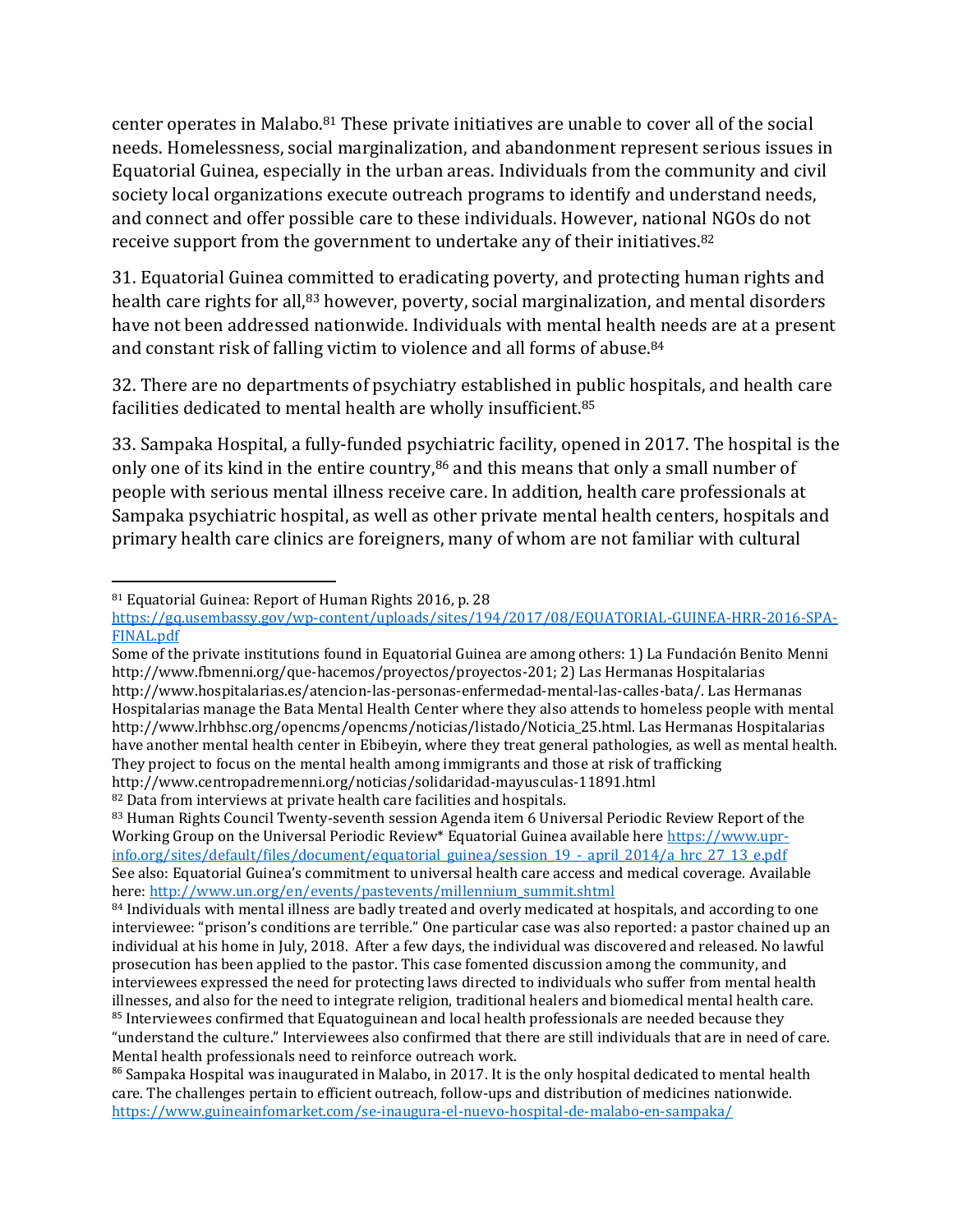norms or local languages. Only a limited number of Equatoguineans—all trained outside the country—are health care professionals dedicated to mental care.<sup>87</sup>

34. The first National Conference on Mental Health in Equatorial Guinea took place in May, 2018.<sup>88</sup> Although the Government of Equatorial Guinea claimed that mental health in Equatorial Guinea is an indisputable social and sensitive issue, NGOs, and other civil society organizations are not allowed to fully participate in policy decision-making.<sup>89</sup> Despite the government's adopted commitments to support freedom of association,<sup>90</sup> civil society organizations find it challenging to promote policies of protection and support initiatives that guarantee protection and care. 91

## **VI. RECOMMENDATIONS**

The organizations urge the government to take the following measures:

## *Diagnosis and Prevention Campaigns*

- Implement a comprehensive and country-wide sexual health education in the school system by the end of 2019 designed to reach all vulnerable populations, and that specially focuses on HIV/AIDS infection and risk behaviors, preventative methods, access to counselling and care.
- Combat stigma and discrimination against HIV/AIDS patients.
- Legalize and support NGOs and any other civil society groups working to raise awareness or eradicate HIV/AIDS.

## *Prevention of Mother-To-Child Vertical Transmission (PMTCT)*

- Promote a healthcare framework that includes outreach programs, testing for HIV-AIDS and protection guidelines for pregnant women at all health centers and hospitals. These guidelines should specify how to effectively communicate with pregnant women about the accessibility, benefits and risks of specific HIV medication to help during pregnancy, childbirth, and beyond.
- Integrate continued education for health care practitioners, that ensures quality services, and includes means of support to HIV-infected women and their infants,

<sup>87</sup> Data from interviews, 2018.

<sup>88</sup> News about the congress: [http://www.lagacetadeguinea.com/single-post/2018/05/11/I-Congreso-](http://www.lagacetadeguinea.com/single-post/2018/05/11/I-Congreso-Nacional-sobre-Salud-Mental-Un-sue%C3%B1o-hecho-realidad)[Nacional-sobre-Salud-Mental-Un-sue%C3%B1o-hecho-realidad](http://www.lagacetadeguinea.com/single-post/2018/05/11/I-Congreso-Nacional-sobre-Salud-Mental-Un-sue%C3%B1o-hecho-realidad)

News about the congress and purpose: https://agem.ma/congreso-sobre-salud-mental-en-malabo 89 One local NGO participated in the National Congress of Mental Health, and felt that their organization and initiatives, such as the national implementation of community psiquiatry, went unheard. They seek government support to perform their roles. Their NGO do not receive any subvention at the moment. <sup>90</sup> Human Rights Council Twenty-seventh session Agenda item 6 Universal Periodic Review Report of the Working Group on the Universal Periodic Review\* Equatorial Guinea available here https://www.uprinfo.org/sites/default/files/document/equatorial\_guinea/session\_19\_-\_april\_2014/a\_hrc\_27\_13\_e.pdf <sup>91</sup> Data from interviews, 2018.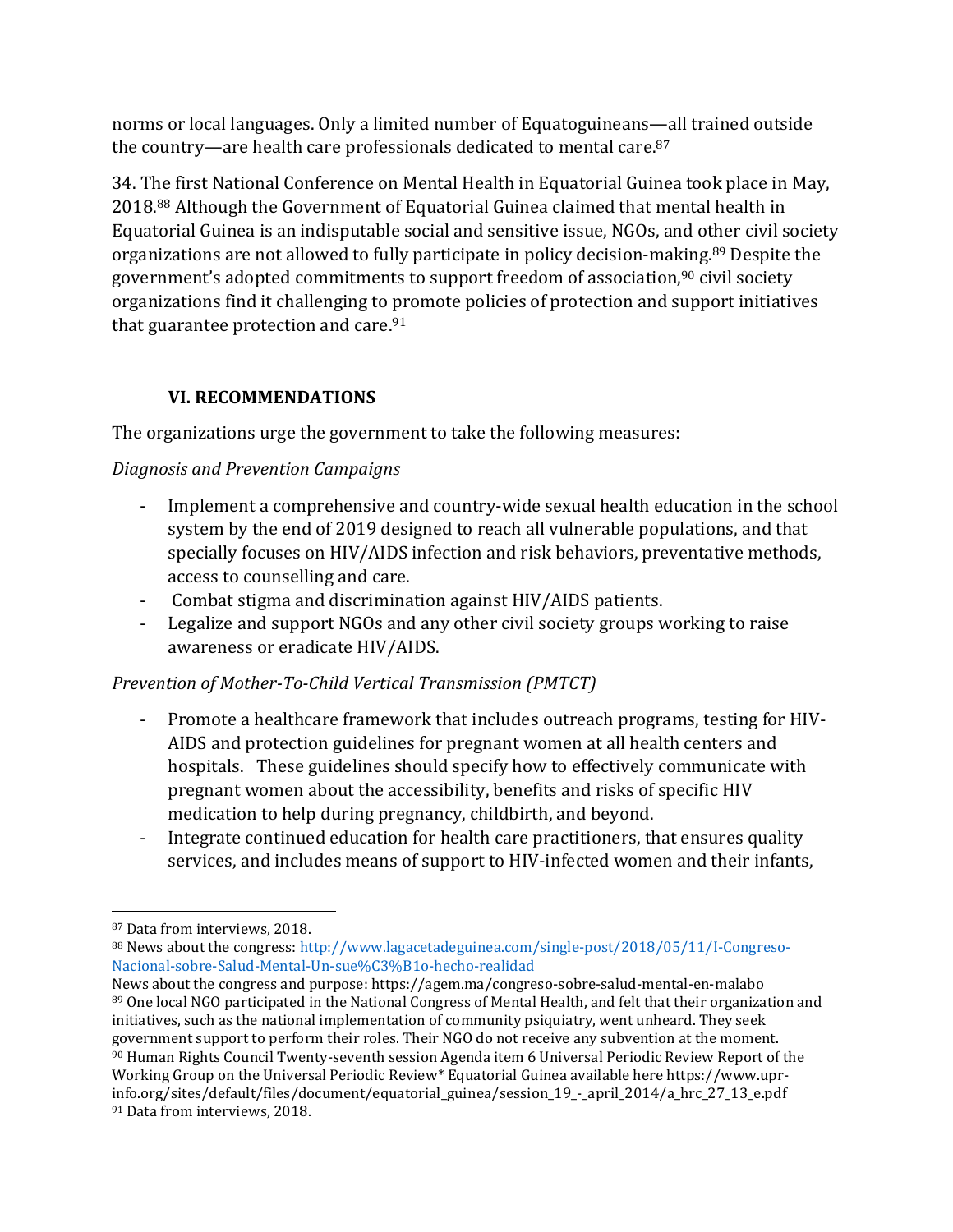monitoring procedures, infant checkups at birth, and follow-up procedures to ensure complete compliance with PMTCT protocols.

#### *Antiretroviral Treatment*

- Implement a distribution systems that provides medication across all hospitals and health care centers, and includes standard national guidelines on how to maintain, administer, and monitor antiretroviral therapy; and how to provide counselling to help patients.
- Protect and provide adequate care for all Equatoguineans, including prisoners; and foment private and individualized clinical encounters in hospitals and health care centers.

#### *Co-infection*

- Extend full medical coverage and treatment, free of charge to people infected with HIV/AIDS, and ensure that medication and therapy are readily available.
- Invest in quality management and appropriately staffed health care centers, technical equipment and quality testing laboratories, and create nationwide networks among all laboratories at hospitals and health care centers to contribute to rapid testing and diagnosis, adverse effects, follow-up and referrals.

#### *Medical Care Distribution*

- Implement a comprehensive medical care distribution model which integrates HIV/AIDS care into primary health care, and prioritizes vulnerable communities.
- Coordinate networking and communication methods between the public administration, public and private health care centers, regional and provincial hospitals, and pharmacies in the urban and rural districts to enhance referrals for treatment and follow-ups, improve the exchange of resources and medicines, and provide technical support when needed to ensure complete compliance with treatment.

#### *Women, Vulnerability and Stigma*

- Develop and implement a national legislation to ban processes, policies and statements that stigmatize, discriminate, or violate other rights of HIV/AIDS patients. Ensure that new legislation protect and respect human rights, and the right to health care for all.
- Guarantee universal access to primary health care, free testing and treatment for all; and promote a culture of protective health care, respect and privacy in all hospitals and health care centers nationwide, through continued education and training